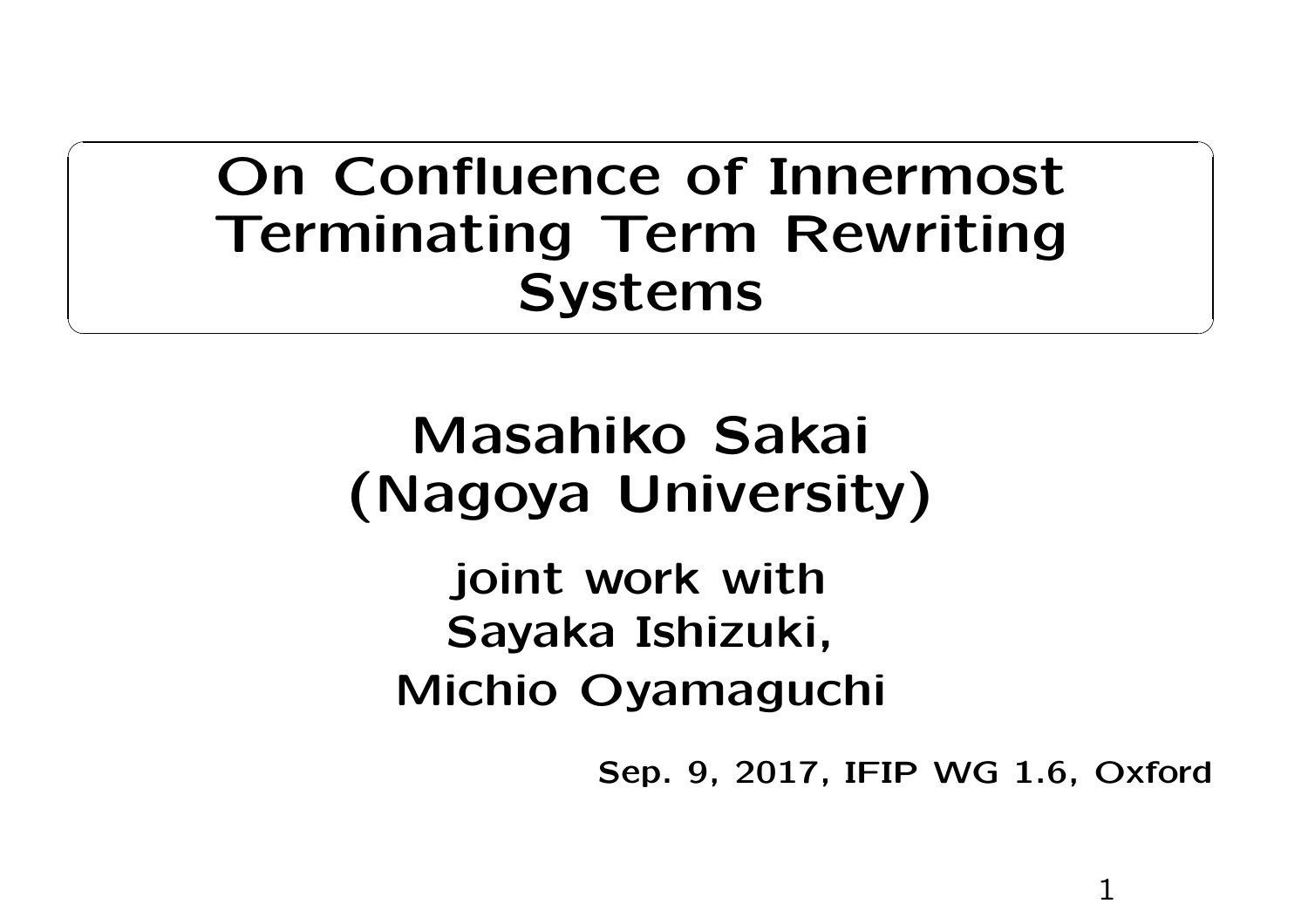## This talk

- Background:
	- - Open problems on confluence for innermost terminating TRSs
- Tackling the open problem in negative direction
	- - <sup>A</sup> simple proof of undecidability of groundconfluence for terminating TRSs
- Sufficient conditions of confluence for innermost terminating TRSs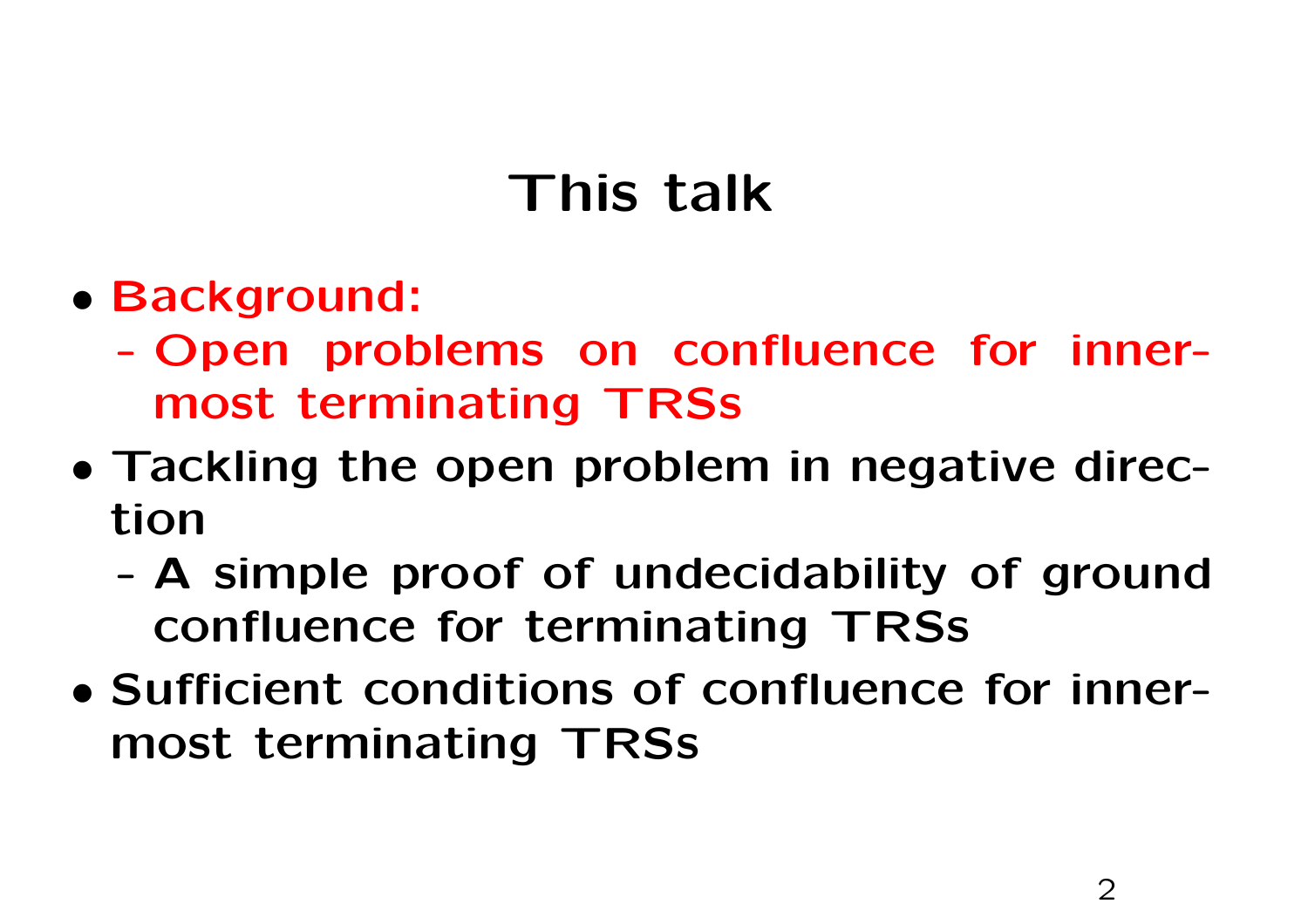## Confluence for terminating TRSs

• Well-known result of [KB'70]: for  $\mathsf{SN}(\to_\mathcal{R})$ the contract of the contract of  $\mathsf{CP}_\mathcal{R} \subseteq {^\ast\!\!} _\mathcal{R}$  $R \cdot \stackrel{*}{\leftarrow}$  $\mathcal R$  $_{\mathcal{R}}$  iff CR( $\rightarrow_{\mathcal{R}}$ )

• Notations:

 $\mathsf{SN}(\to) \colon \to$  is terminating<br>CR(→): → is Church-Ros  $\mathsf{CR}(\rightarrow): \rightarrow$  is Church-Rosser  $(\stackrel{*}{\leftarrow} \subseteq \mathsf{Conf}(\rightarrow): \rightarrow$  is confluent  $(\stackrel{*}{\leftarrow} \cdot \stackrel{*}{\rightarrow} \subseteq \mathsf{Conf}(\rightarrow): \rightarrow \mathsf{TR}(\rightarrow): \rightarrow \mathsf{TR}(\rightarrow): \mathsf{TR}(\rightarrow): \mathsf{TR}(\rightarrow): \mathsf{TR}(\rightarrow): \mathsf{TR}(\rightarrow): \mathsf{TR}(\rightarrow): \mathsf{TR}(\rightarrow): \mathsf{TR}(\rightarrow): \mathsf{TR}(\rightarrow): \mathsf{TR}(\rightarrow): \mathsf{TR}(\rightarrow): \mathsf{TR}(\rightarrow):$  $\begin{array}{c} \rightarrow\ \_ \rightarrow \cdot \rightarrow \ \ast \end{array}$ ∗ $\stackrel{*}{\rightarrow} \cdot \stackrel{*}{\leftarrow}$  )  $Conf(\rightarrow): \rightarrow$  is confluent  $(\stackrel{*}{\leftarrow} \cdot \stackrel{*}{\rightarrow} \subseteq \stackrel{*}{\rightarrow} \cdot \stackrel{*}{\leftarrow})$ <br>NF(→); the set of normal forms  $\rightarrow$   $\subseteq$   $\rightarrow$   $\cdot$  . ∗ $\stackrel{*}{\to} \cdot \stackrel{*}{\leftarrow}$  )  $\mathsf{NF}(\rightarrow)$ : the set of normal forms  $\mathsf{CP}_{\mathcal{R}}\text{: the set of critical pairs of }\mathcal{R}$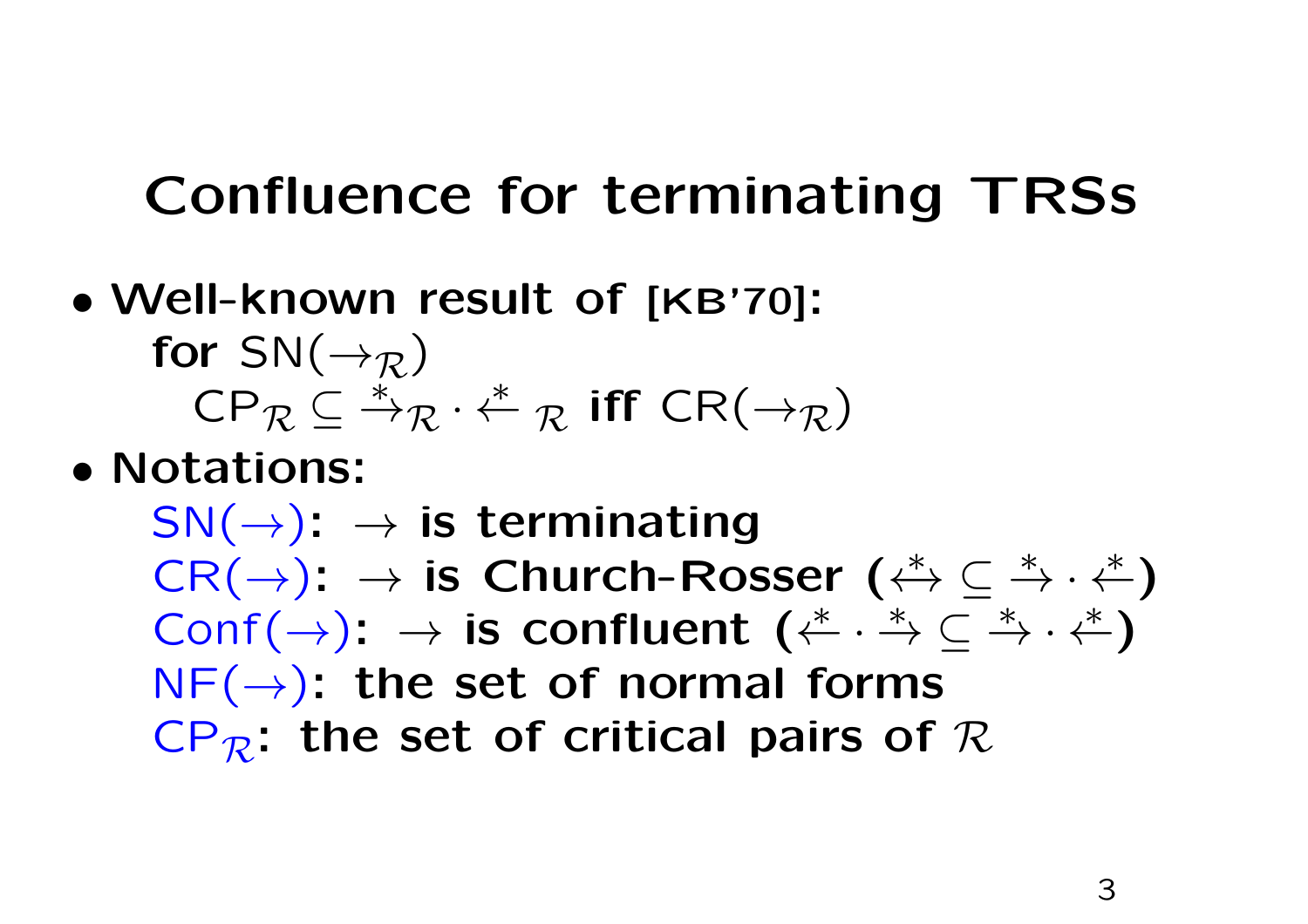## Critical pairs

## $\bullet$  Ex.

 $\mathcal{R} = \{h(k(x)) \to f(x), k(c) \to d\}$  $h(d) \leftarrow_{\mathcal{R}} h(k(c)) \rightarrow_{\mathcal{R}} f(c)$  $\mathsf{CP}_{\mathcal{R}} = \{ (h(d), f(c)) \}$ 

## • Formally,

for  $\ell \to r, \ell' \to r' \in \mathcal{R}$  (no common variables),<br>let  $\theta = \text{mul}(\ell \mid_{r} \ell')$  for some nos  $n$ let  $\theta = \mathsf{mgu}(\ell|p, \ell')$  for some pos.  $p$ , i.e.  $\ell\theta[r'\theta]_p \leftarrow_R$  $R \ell \theta [\ell' \theta]_p = \ell \theta \rightarrow_R r \theta$ <br> $R \theta$  is a critical pro Then  $(\ell\theta[r'\theta]_p, r\theta)$  is a critical pair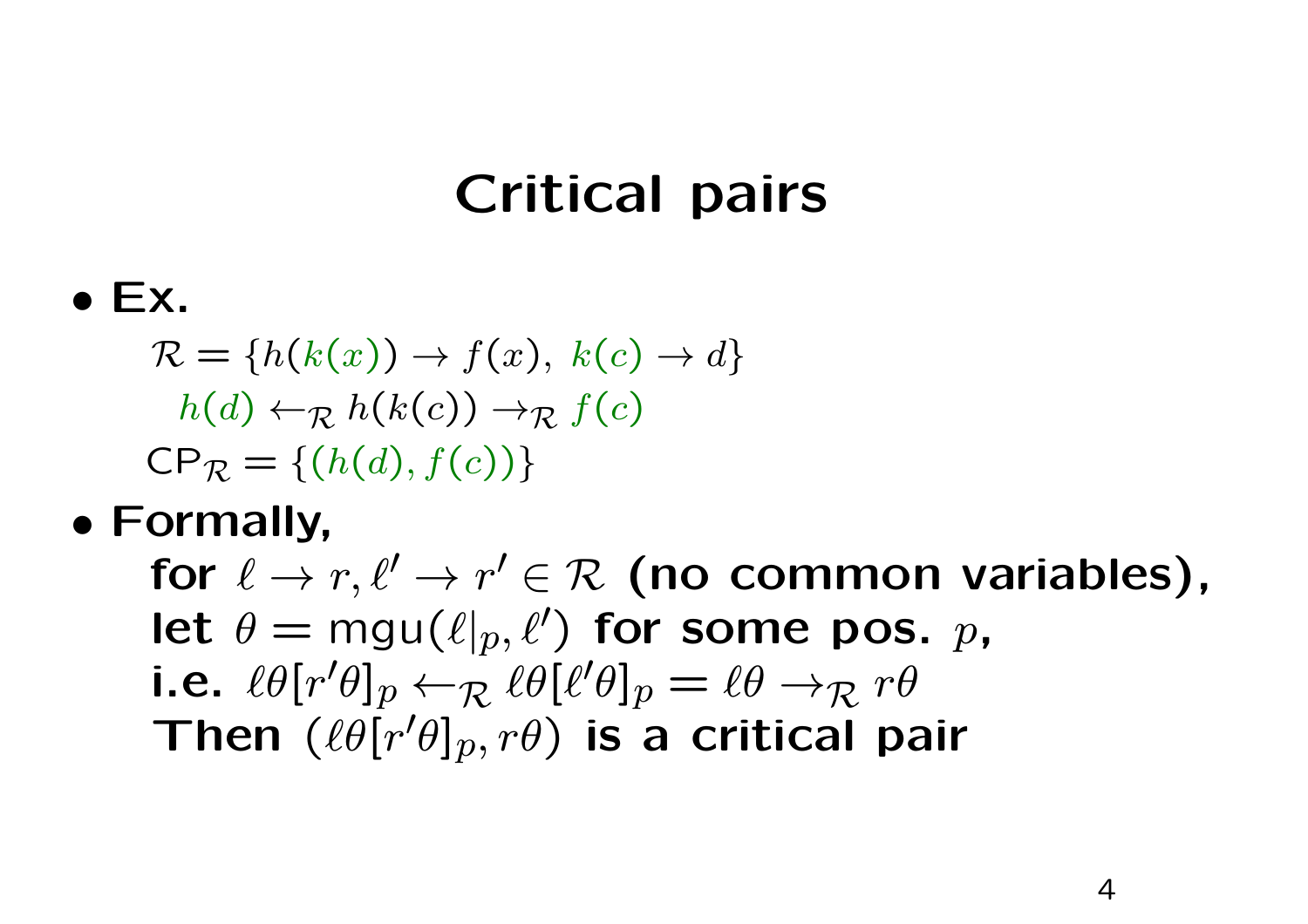## Confluence for terminating TRSs

- Well-known result of [KB'70]: for  $\mathsf{SN}(\to_\mathcal{R})$ the contract of the contract of  $\mathsf{CP}_\mathcal{R} \subseteq {^\ast\!\!} _\mathcal{R}$  $R \cdot \stackrel{*}{\leftarrow}$  $\mathcal R$  $\mathcal{R}$  iff  $CR(\rightarrow_{\mathcal{R}})$
- • How about on innermost terminating TRSs?
	- $\blacksquare$  Innermost rewrite sten  $\blacktriangle$  rewrites a rede - Innermost rewrite step  $\rightarrow$  rewrites a redex<br>having no redex strictly below having no redex strictly below i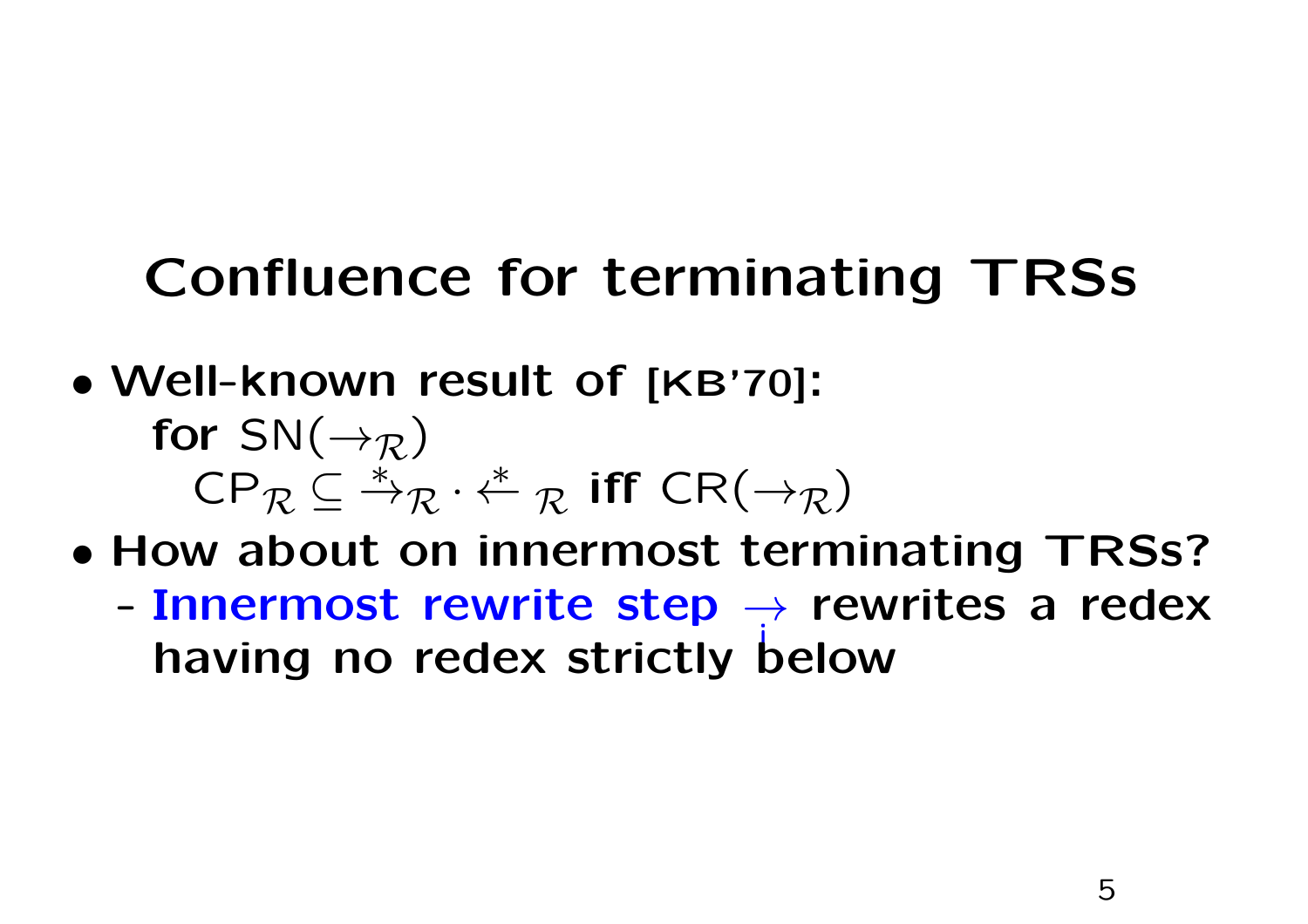## Confluence for innermost terminating**TRSS**

- An open problem [Ohlebusch'01]:<br>for SN( $\rightarrow$ for  $\mathsf{SN}(\rightarrow\!\!\!\!\rightarrow_{\mathcal{R}})$ i $\mathsf{CP}_{\mathcal{R}}\subseteq \mathbb{R}^*$ i $R \cdot \frac{*}{\mathsf{i}}$ i $\mathcal R$  $_{\mathcal{R}}$  iff CR( $\rightarrow_{\mathcal{R}}$ )
- A partial result for the problem [Gramlich'95]<br>
The The claim holds if  $QV(D)$ Th. The claim holds if  $\mathsf{OV}(\mathcal{R})$ Proof: by showing  $\textsf{SN}(\rightarrow_{\mathcal{R}})$
- $R$  is overlay  $\mathsf{OV}(R)$ : CPs are all produced<br>from root overlans from root-overlaps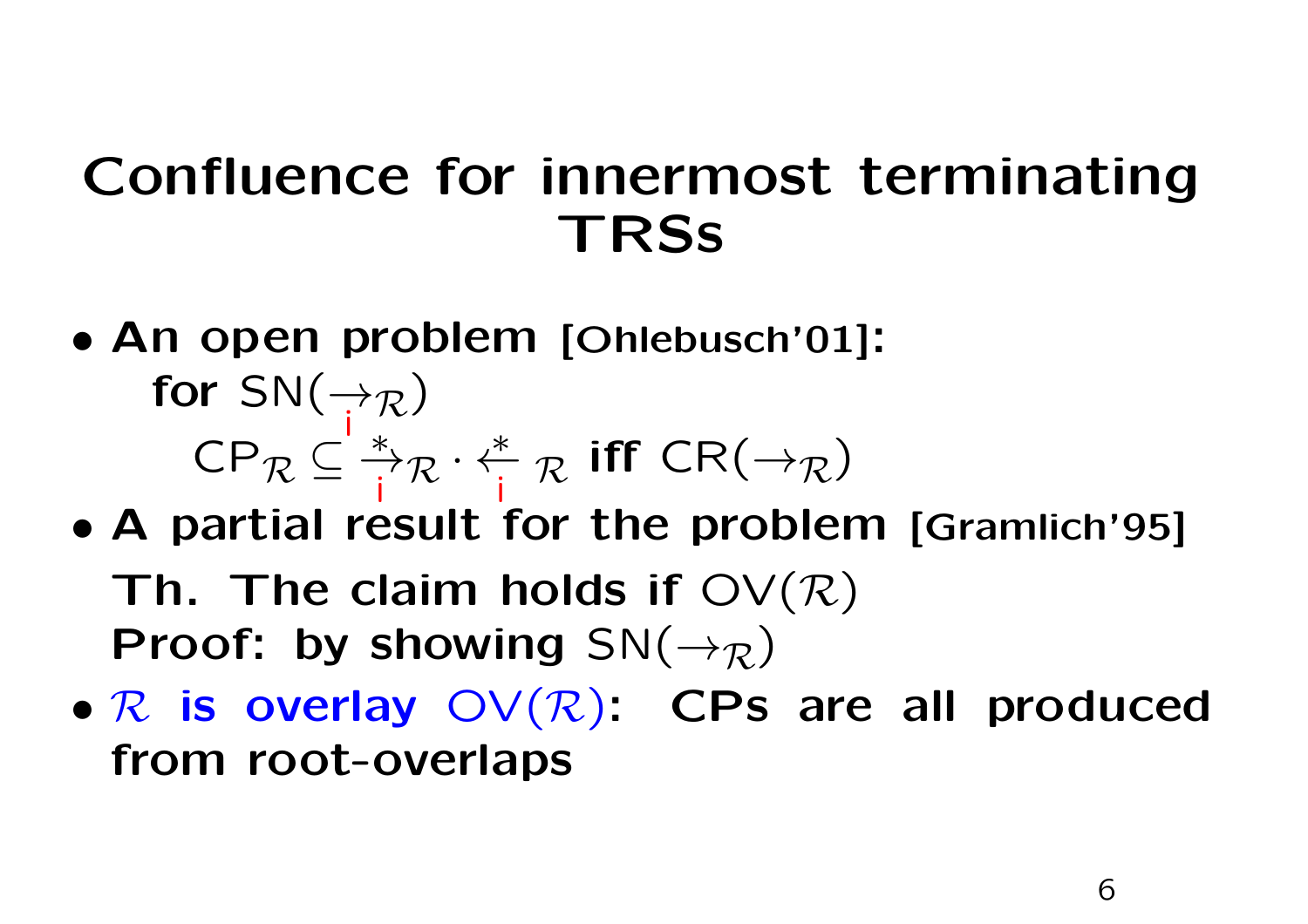#### The open prob. is negatively solved

• Counter example [presented at IWC'16]:

 $\mathcal{R} = \{f(x) \to x, h(k(x)) \to f(x), k(c) \to d,$ 100 Andreas Andreas Andreas Andreas Andreas Andreas Andreas Andreas Andreas Andreas Andreas Andreas Andreas An the control of the control of the con $g(x) \to x$ ,  $f(c) \to g(c)$ ,  $g(x) \to h(k(x))$ }<br> $(g, h(k(x))) \to (h(d), f(c)) \to (g, g(c)))$  $\mathsf{CP}_{\mathcal{R}} = \{(x, h(k(x))), (h(d), f(c)), (c, g(c))\}$ 

 $\bullet$  SN( $\rightarrow_{\mathcal{D}}$ •  $SN(\rightarrow_R)$  and CP i fluent $\mathcal{R} \subseteq \overset{*}{\to} \mathcal{R}$ i $\mathcal{R} \cdot \stackrel{*}{\leftarrow} \mathcal{R}$ , but is not coni

$$
x \underset{i}{\leftarrow} f(x) \underset{j}{\leftarrow} h(k(x)) \quad c \underset{i}{\leftarrow} f(c) \underset{j}{\leftarrow} h(k(c)) \underset{i}{\rightarrow} h(d)
$$

$$
g(x) \quad g(c)
$$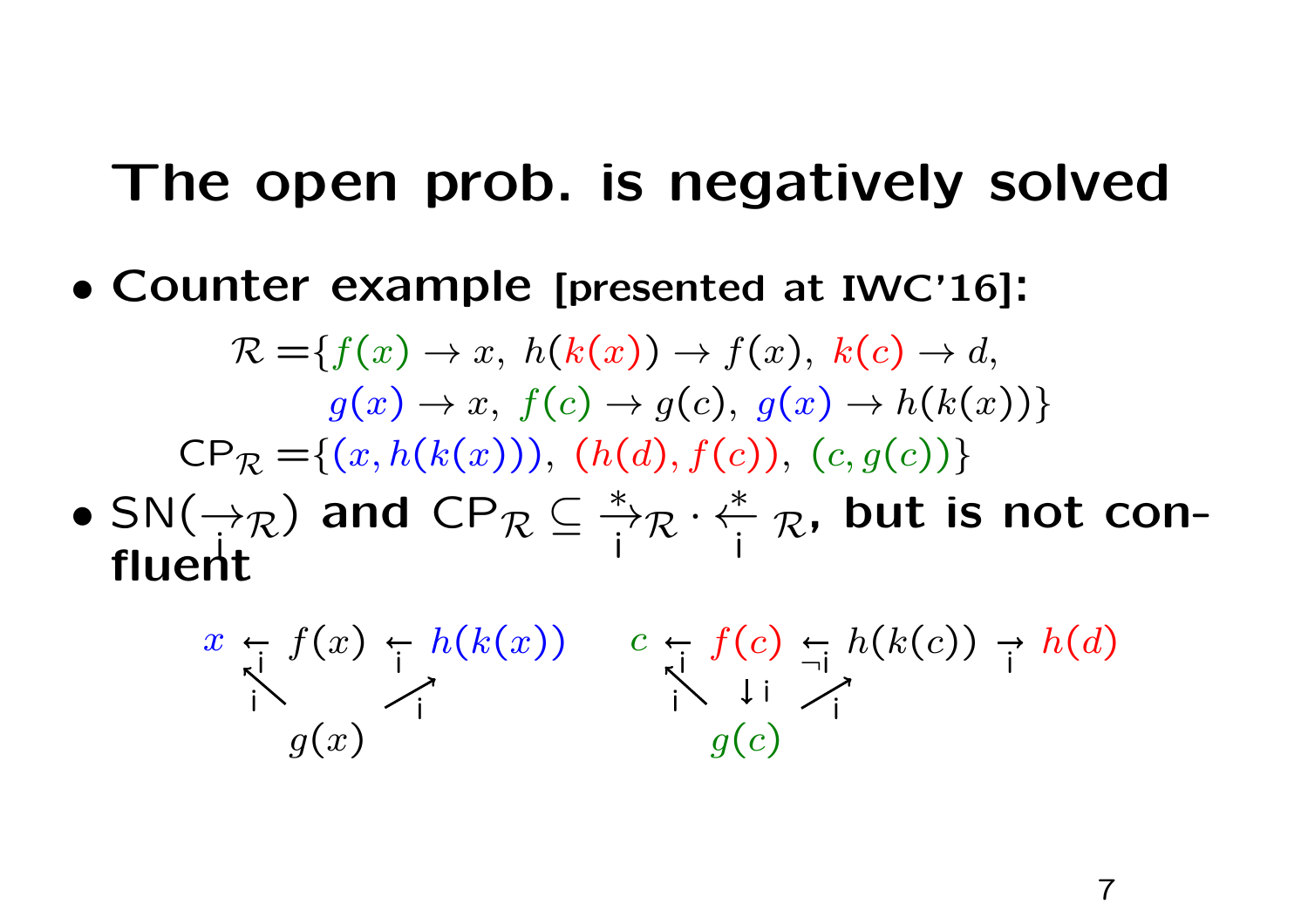## Characterization of confluence [presented at IWC'16]

• Instances of CPs by normalized substitutions  $\mathsf{ICP} : \{(u\sigma,v\sigma) \mid (u,v) \in \mathsf{CP},\; \sigma \text{ : normalized subset.}\}$ Note that iCP⊇CP<br>————————————————————

• Th. For 
$$
SN(\rightarrow)
$$
,  
  $iCP \subseteq \frac{*}{i} \cdot \frac{*}{i}$  iff  $CR(\rightarrow)$ 

• New open problem

Is confluence of innermost terminating TRSsdecidable?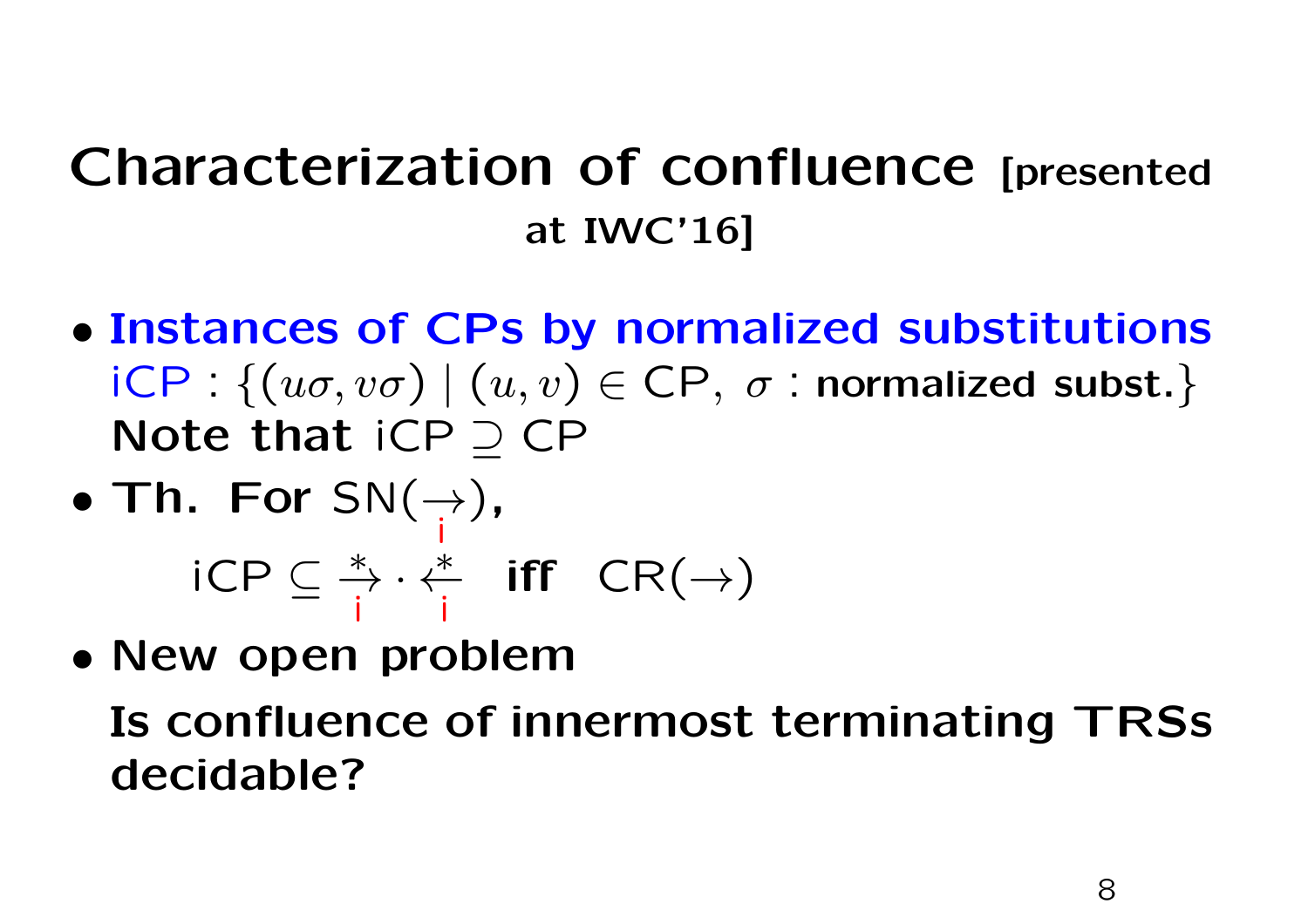## This talk

- Background:
	- - Open problems on confluence for innermost terminating TRSs
- Tackling the open problem in negative direction
	- - <sup>A</sup> simple proof of undecidability of groundconfluence for terminating TRSs
- Sufficient conditions of confluence for innermost terminating TRSs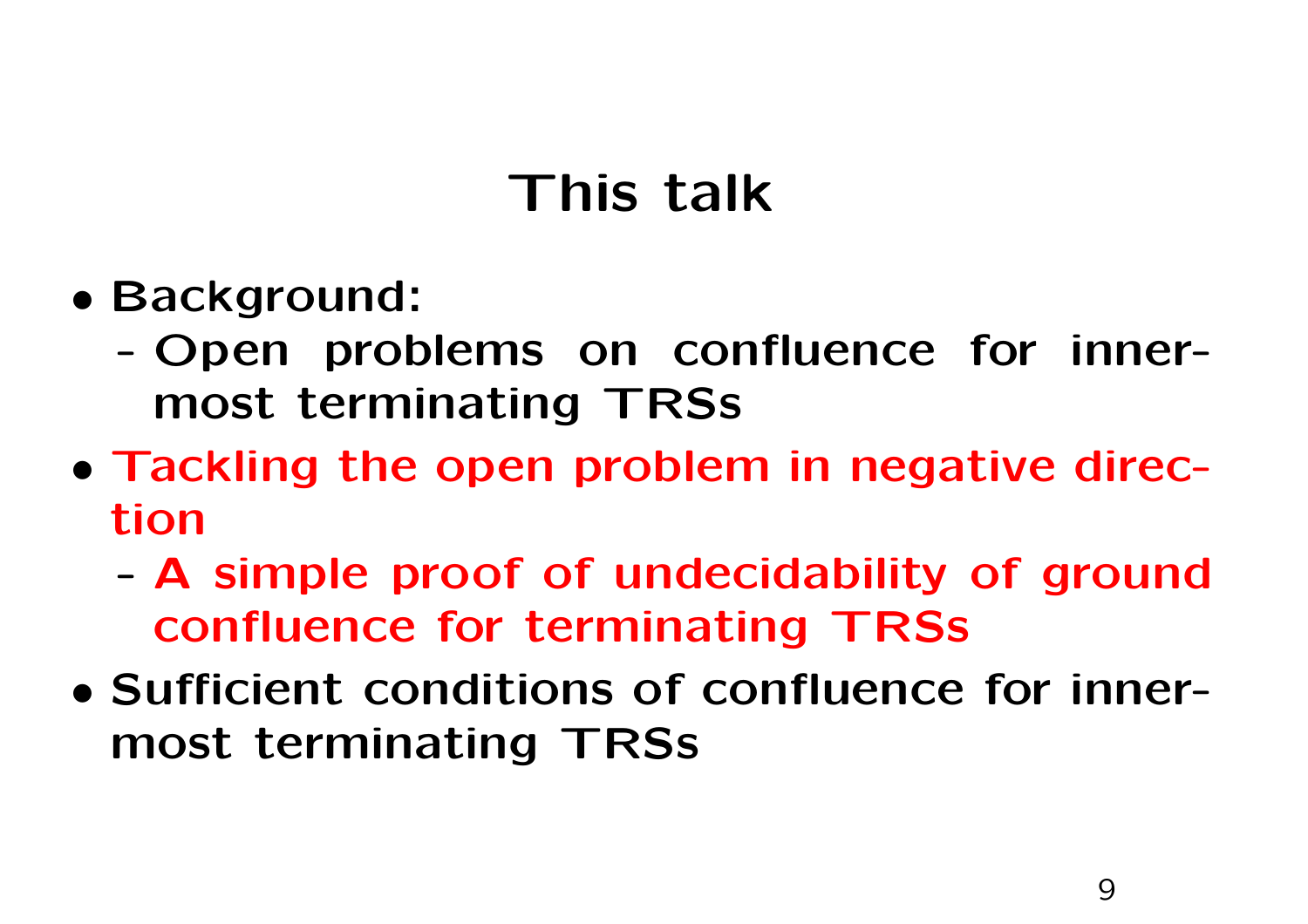#### Tackling the new open problem

- Tried to show undecidability of confluence in vain, and have shown undecidability of ground confluence for terminating TRSs [Kapur'87])
- Normal technique to show undecidability: reducing an undecidable problem (here PCP)into confluence problemWe adopt the policy that
	- an instance has <sup>a</sup> solution iff non-confluent
	- - Difficulties: necessary to design innermost terminating TRSs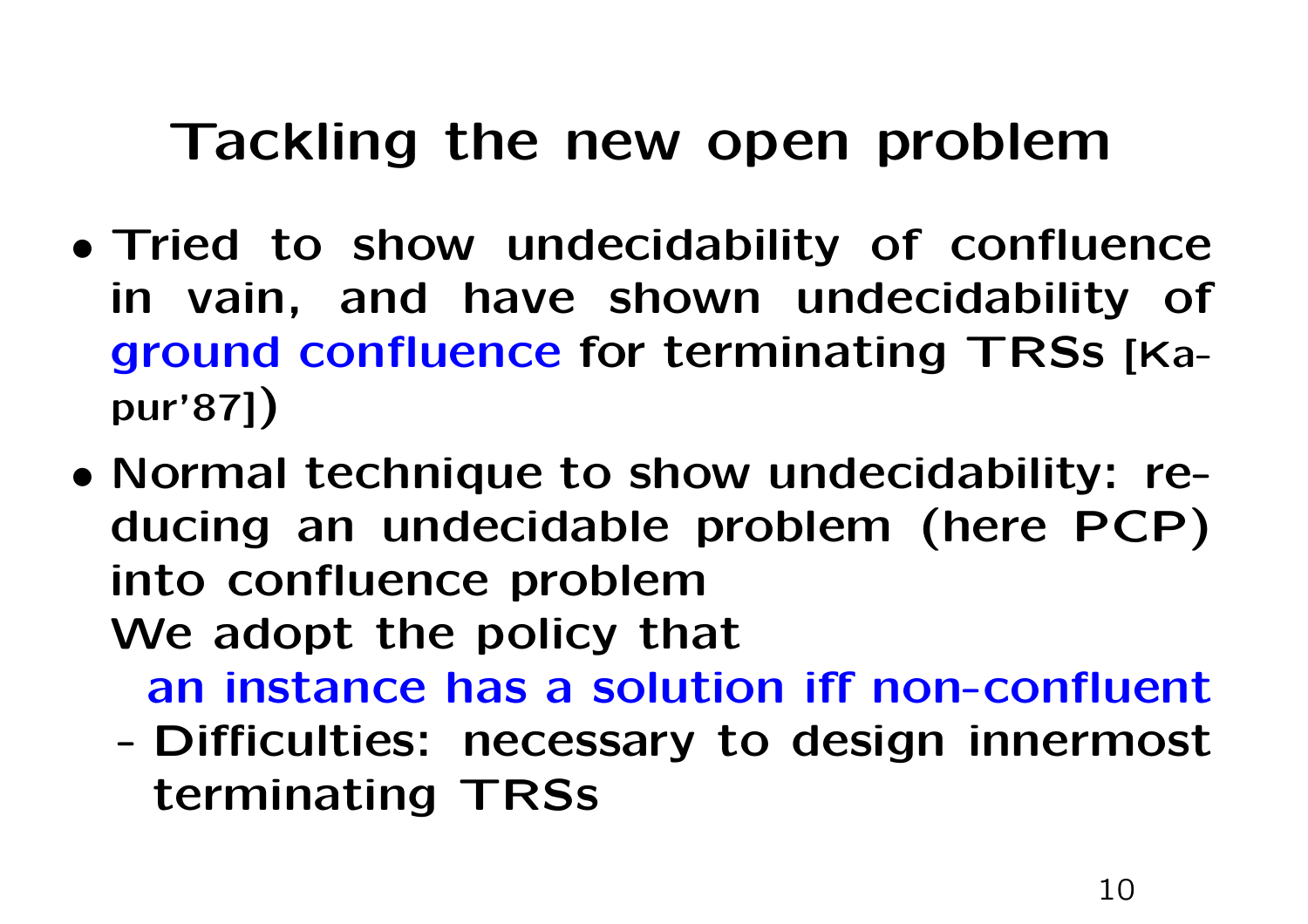# PCP (Post's correspondence problem)

- Instance: a set  $P$  of pair of strings **Ex.**  $P = \{(aa, a), (b, ab)\}$
- Answer: whether there exist non-empty sequence  $(u_i, v_i) \in P$   $(1 \leq i \leq n)$  s.t.  $u_1 \cdots u_n = v_1 \cdots v_n$  (called solution)<br>or ex-above it is YES because For ex. above, it is YES because sequence $(aa, a), (b, ab)$  gives a solution  $aab$
- Known as undecidable whether an instancehas <sup>a</sup> solution or not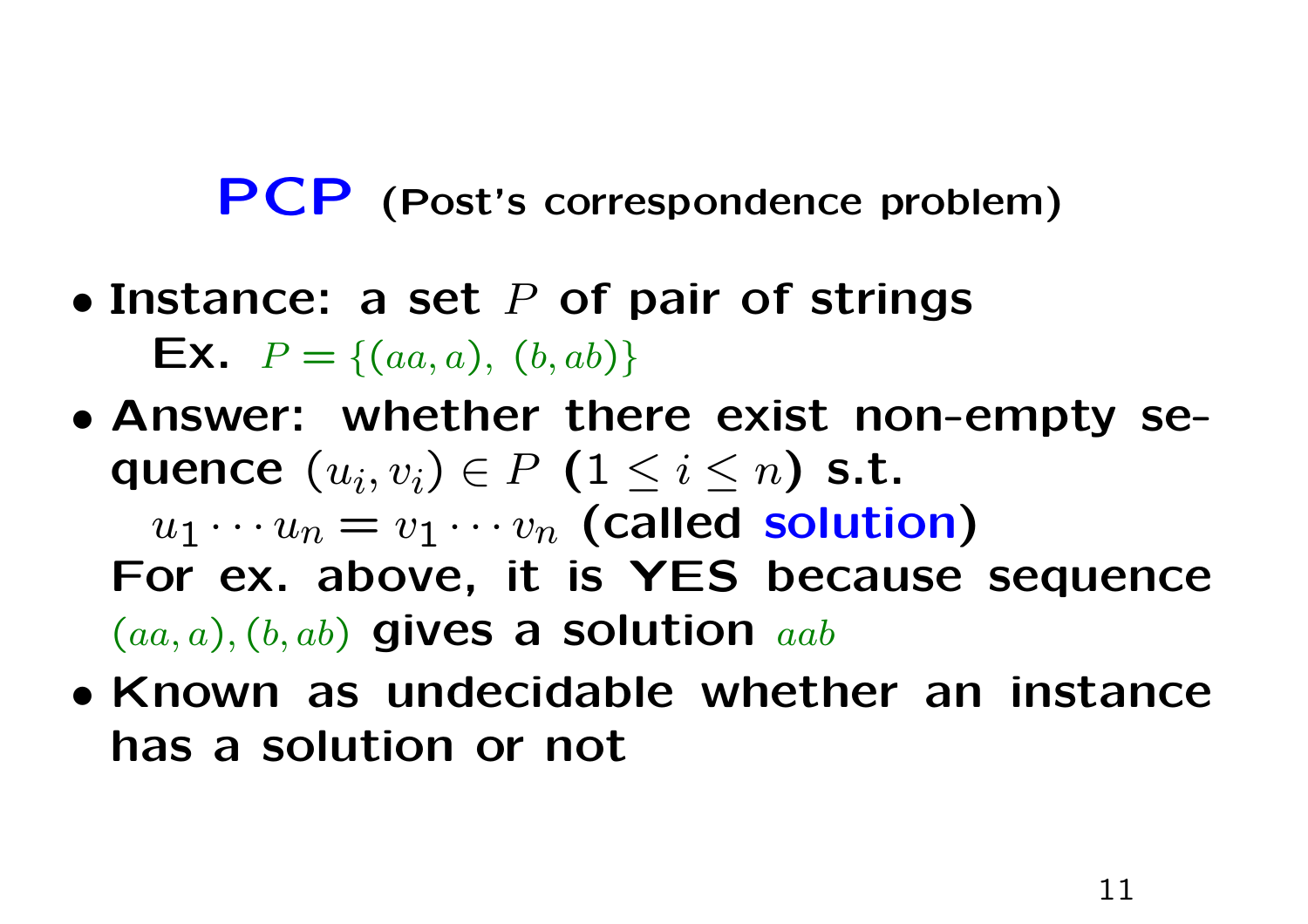## TRS construction for confluence

- Unary representation(abbreviated as  $\mathit{aab}(e)$ )  $a(a(b(e)))$  of string  $aab$
- For an instance  $\{(aa, a), (b, ab)\}$ ,

$$
R = \{f(x, x, y) \rightarrow c,
$$
  
\n
$$
f(aa(x), a(y), 1(z)) \leftrightarrow f(x, y, z),
$$
  
\n
$$
f(aa(e), a(e), 1(e)) \rightarrow c',
$$
  
\n
$$
f(b(x), ab(y), 2(z)) \leftrightarrow f(x, y, z),
$$
  
\n
$$
f(b(e), ab(e), 2(e)) \rightarrow c' \}
$$

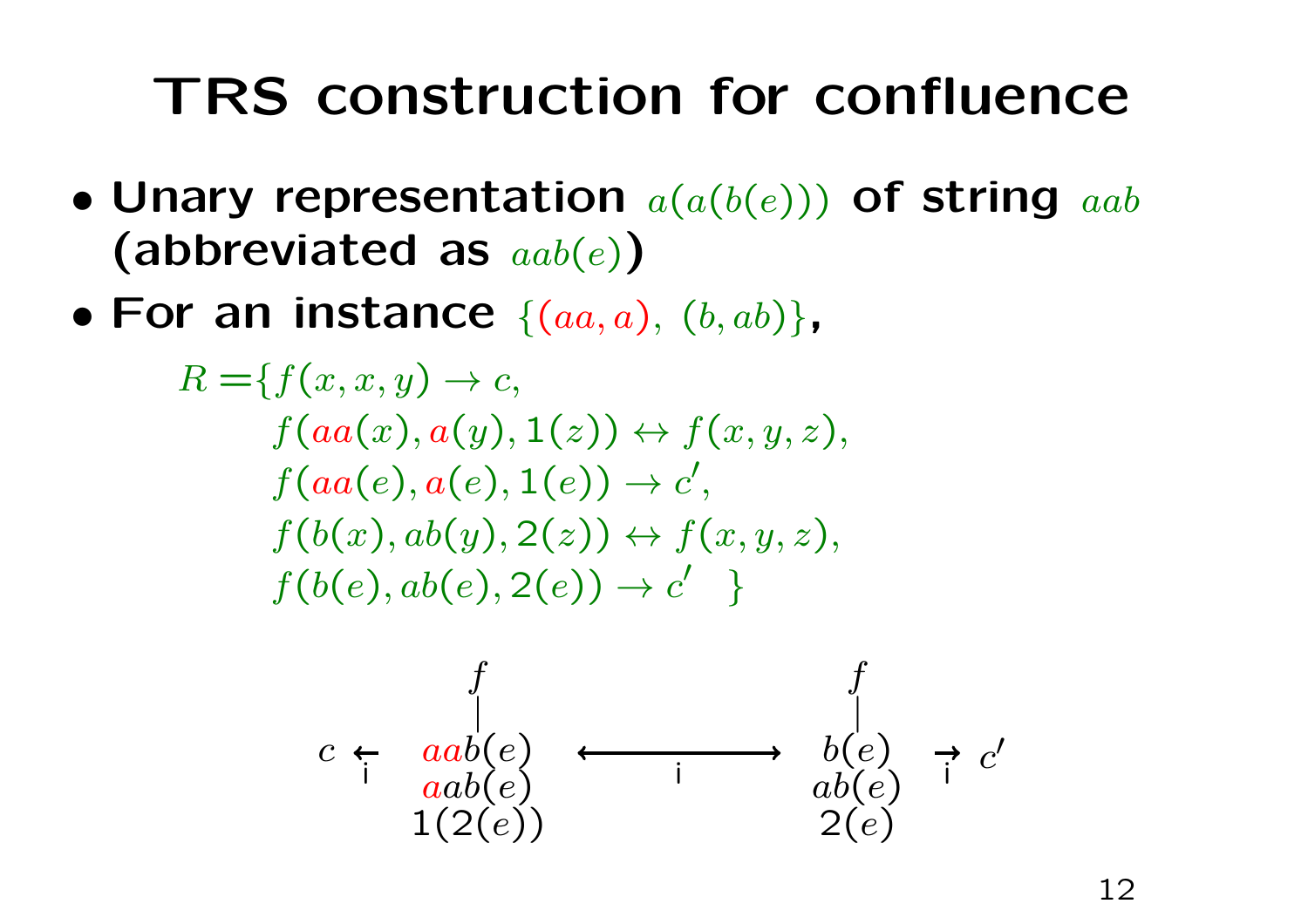#### TRS construction for confluence

#### • For an instance  $\{(aa, a), (b, ab)\}$ ,

$$
R = \{f(x, x, y) \rightarrow c,
$$
  
\n
$$
f(aa(x), a(y), 1(z)) \leftrightarrow f(x, y, z),
$$
  
\n
$$
f(aa(e), a(e), 1(e)) \rightarrow c',
$$
  
\n
$$
f(b(x), ab(y), 2(z)) \leftrightarrow f(x, y, z),
$$
  
\n
$$
f(b(e), ab(e), 2(e)) \rightarrow c' \}
$$

$$
c \leftarrow \begin{array}{c} f \\ da(e) \\ aa(e) \\ 1(2(e)) \end{array} \longleftrightarrow \begin{array}{c} f \\ e \\ a(e) \\ 2(e) \end{array}
$$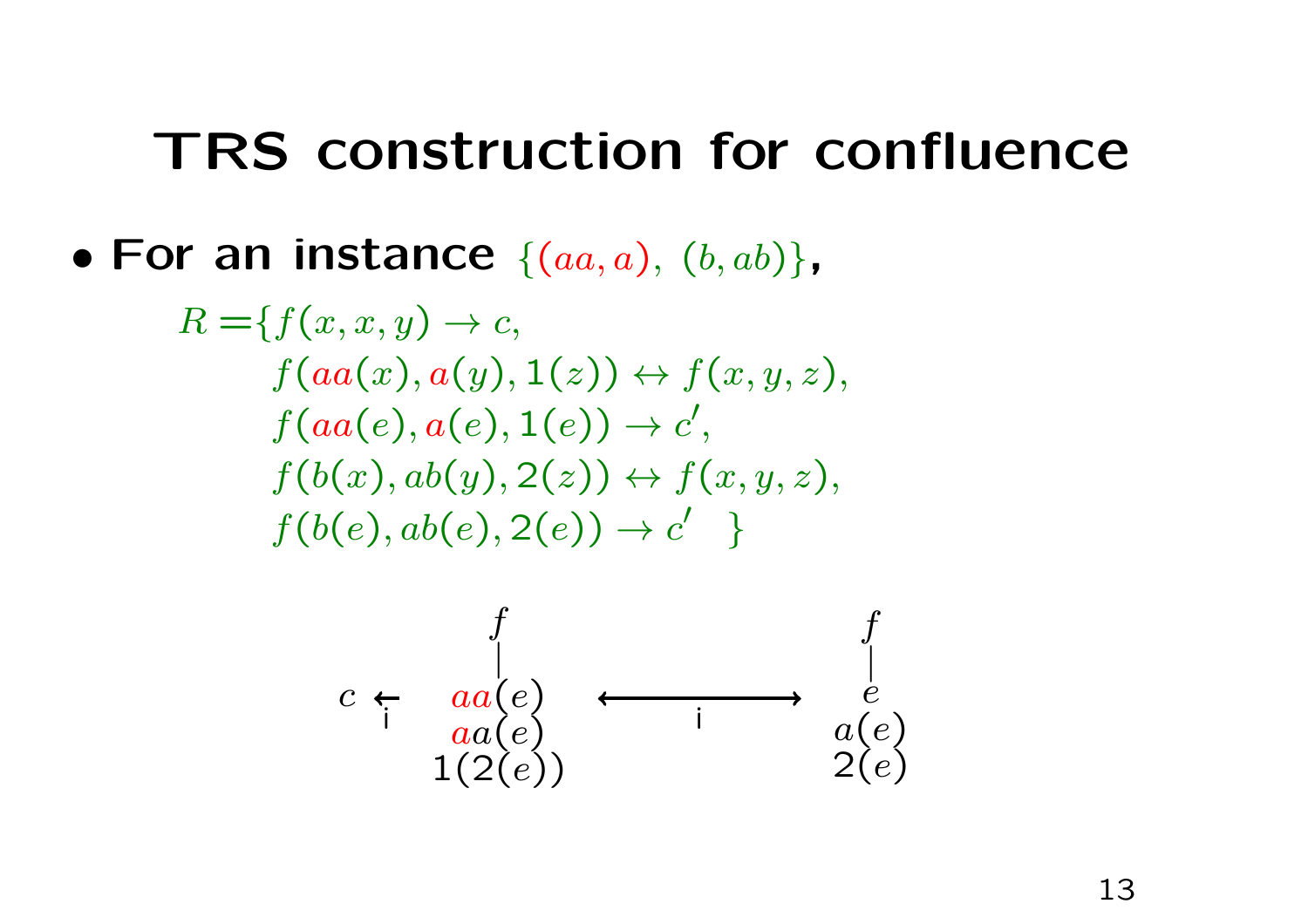## Innermost-terminating TRS constr.

• Idea: introduce an argument that control innermost or not

$$
R = \{d \rightarrow e, f(x, x, y, z) \rightarrow c,
$$
  
\n
$$
f(aa(x), a(y), 1(z), d) \leftarrow f(x, y, z, d),
$$
  
\n
$$
f(aa(x), a(y), 1(z), e) \rightarrow f(x, y, z, d),
$$
  
\n
$$
f(aa(e), a(e), e, z') \rightarrow c', \cdots \}
$$

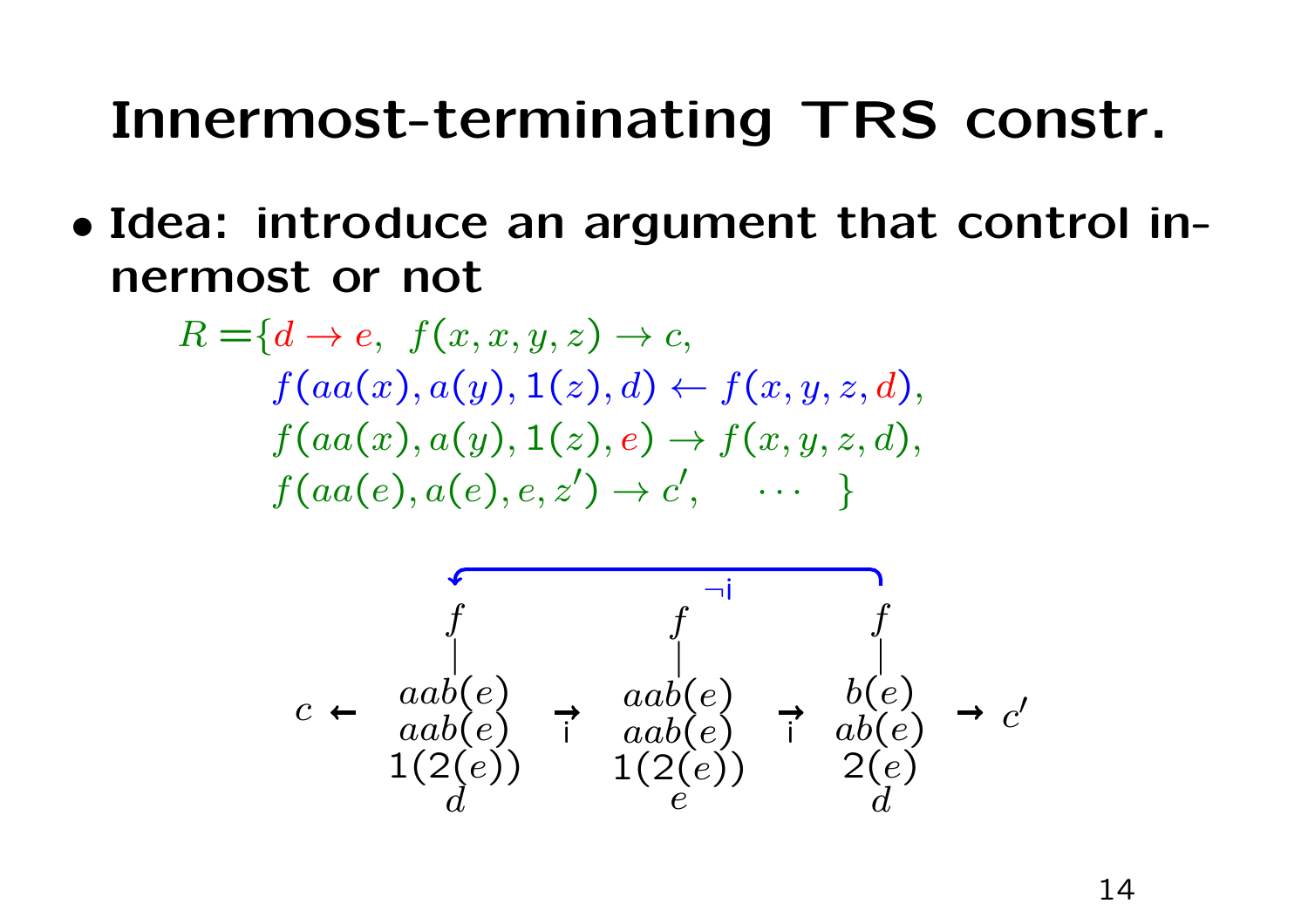## Innermost-terminating TRS constr.

• Rules avoiding unexpected normal forms caused by non-solution (complement rules)

$$
R = \{d \rightarrow e, f(x, x, y, z') \rightarrow c,
$$
  
\n
$$
f(aa(x), a(y), 1(z), e) \rightarrow f(x, y, z, d),
$$
  
\n
$$
f(b(x), ab(y), 2(z), e) \rightarrow f(x, y, z, d),
$$
  
\n
$$
f(e, y, z, z') \rightarrow c, f(b(x), y, 1(z), z') \rightarrow c, \cdots
$$

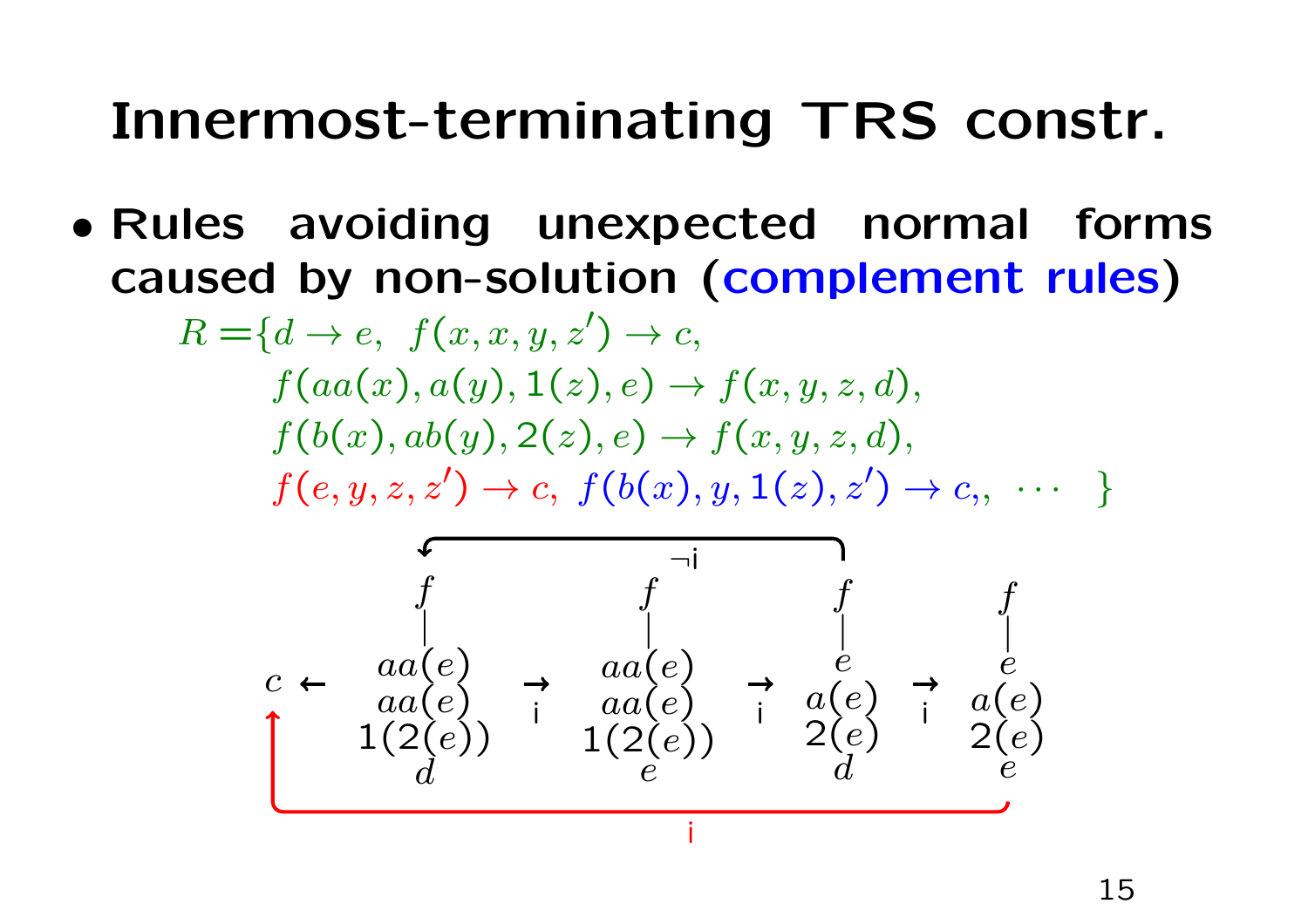### Problem on non-ground terms

• Unexpected normal forms cannot be removed due to variables. Construction failed.

$$
R = \{d \rightarrow e, f(x, x, y, z') \rightarrow c,
$$
  
\n
$$
f(aa(x), a(y), 1(z), e) \rightarrow f(x, y, z, d),
$$
  
\n
$$
f(b(x), ab(y), 2(z), e) \rightarrow f(x, y, z, d),
$$
  
\n
$$
f(e, y, z, z') \rightarrow c, f(b(x), y, 1(z), z') \rightarrow c, \cdots
$$
  
\n
$$
\leftarrow \begin{array}{c}\n a(a(x) \\
 a(a(x)) \\
 a(a(x)) \\
 1(2(e))\n\end{array}\n\right\} \rightarrow \begin{array}{c}\n a \\
 f \\
 a(x) \\
 a(x) \\
 1(2(e))\n\end{array}\n\rightarrow \begin{array}{c}\n a \\
 f \\
 aa(x) \\
 a(a(x) \\
 1(2(e))\n\end{array}\n\rightarrow \begin{array}{c}\n a \\
 a \\
 ac \\
 ac \\
 2(e)\n\end{array}
$$

• Obtained undecidability of ground confluence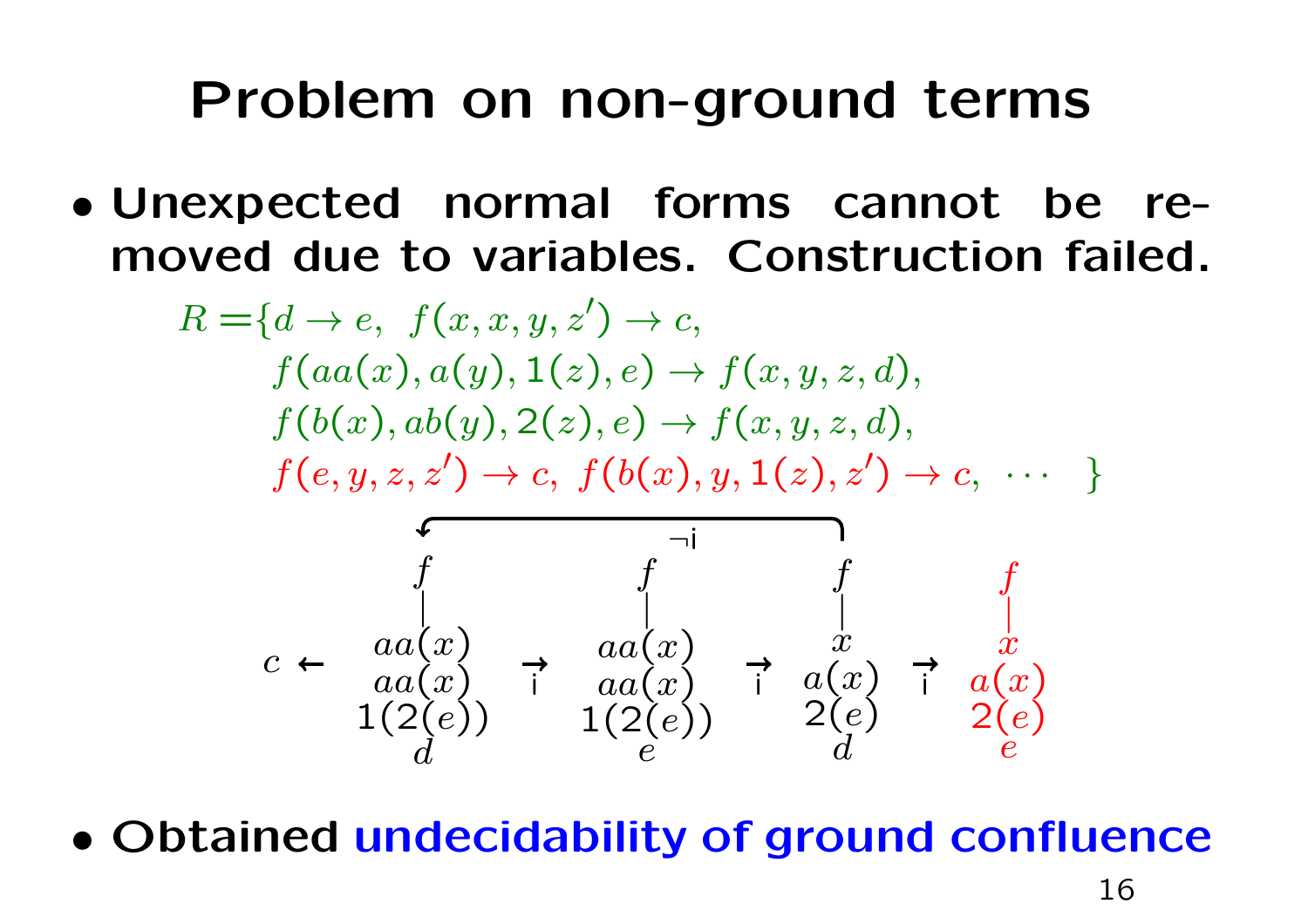### Terminating TRS construction for grand confluence

•NON-terminating const. (already shown)

$$
R = \{ f(x, x, z) \rightarrow c,
$$
  
\n
$$
f(aa(x), a(y), 1(z)) \leftrightarrow f(x, y, z),
$$
  
\n
$$
f(aa(e), a(e), 1(e)) \rightarrow c',
$$
  
\n
$$
f(b(x), ab(y), 2(z)) \leftrightarrow f(x, y, z),
$$
  
\n
$$
f(b(e), ab(e), 2(e)) \rightarrow c' \}
$$

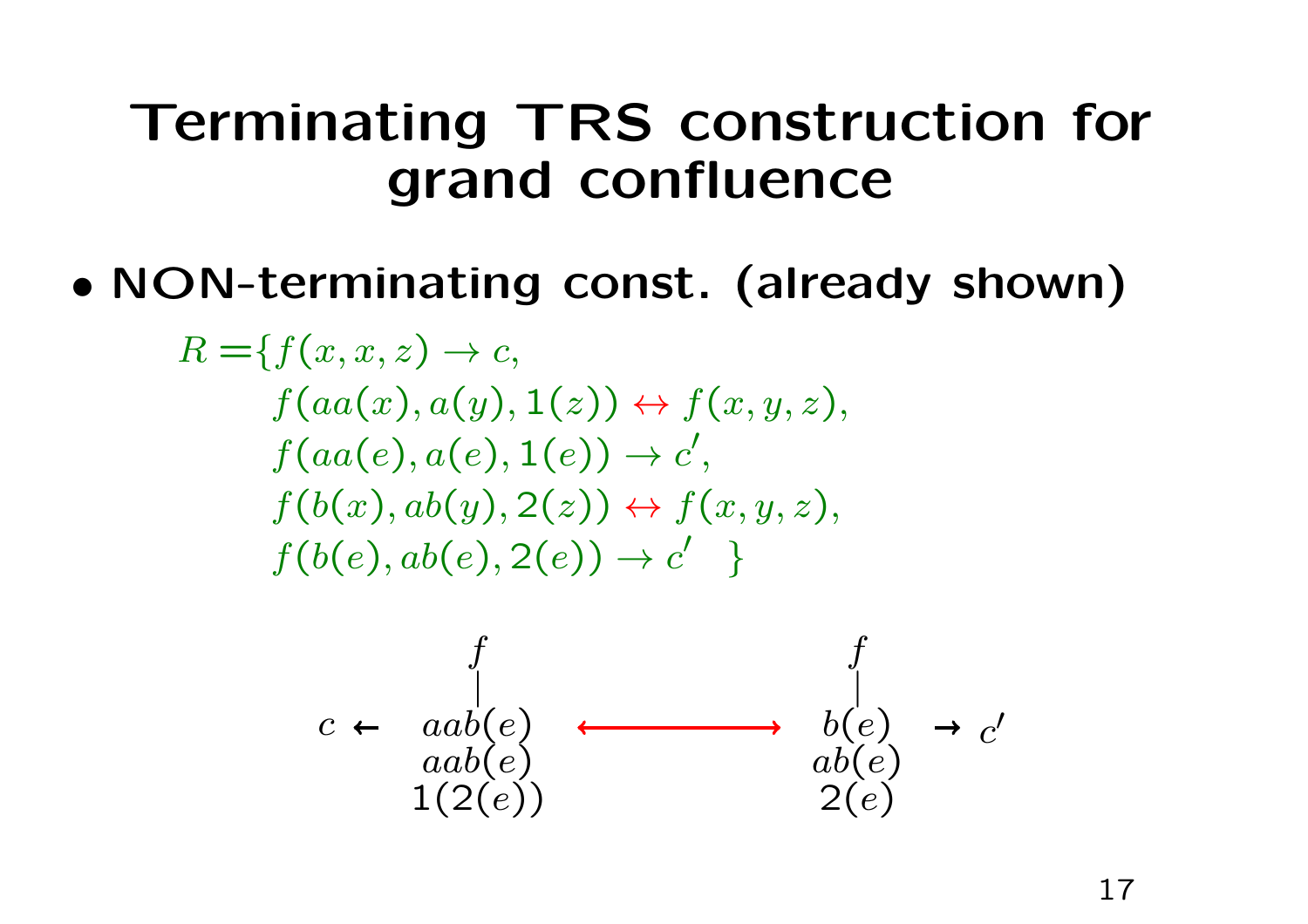## Terminating TRS construction for grand confluence

## • terminating const.

$$
R = \{f(x, x, z) \rightarrow c,
$$
  
\n
$$
f(aa(x), a(y), 1(z)) \rightarrow f(x, y, z),
$$
  
\n
$$
f(aa(e), a(e), 1(e)) \rightarrow c',
$$
  
\n
$$
f(b(x), ab(y), 2(z)) \rightarrow f(x, y, z),
$$
  
\n
$$
f(b(e), ab(e), 2(e)) \rightarrow c' \} \cup complement rules
$$

$$
c \leftarrow \begin{array}{c} f \\ \downarrow \\ \text{a}ab(e) \\ 1(2(e)) \end{array} \longrightarrow \begin{array}{c} f \\ \downarrow \\ \text{b}(e) \\ ab(e) \\ 2(e) \end{array} \rightarrow c'
$$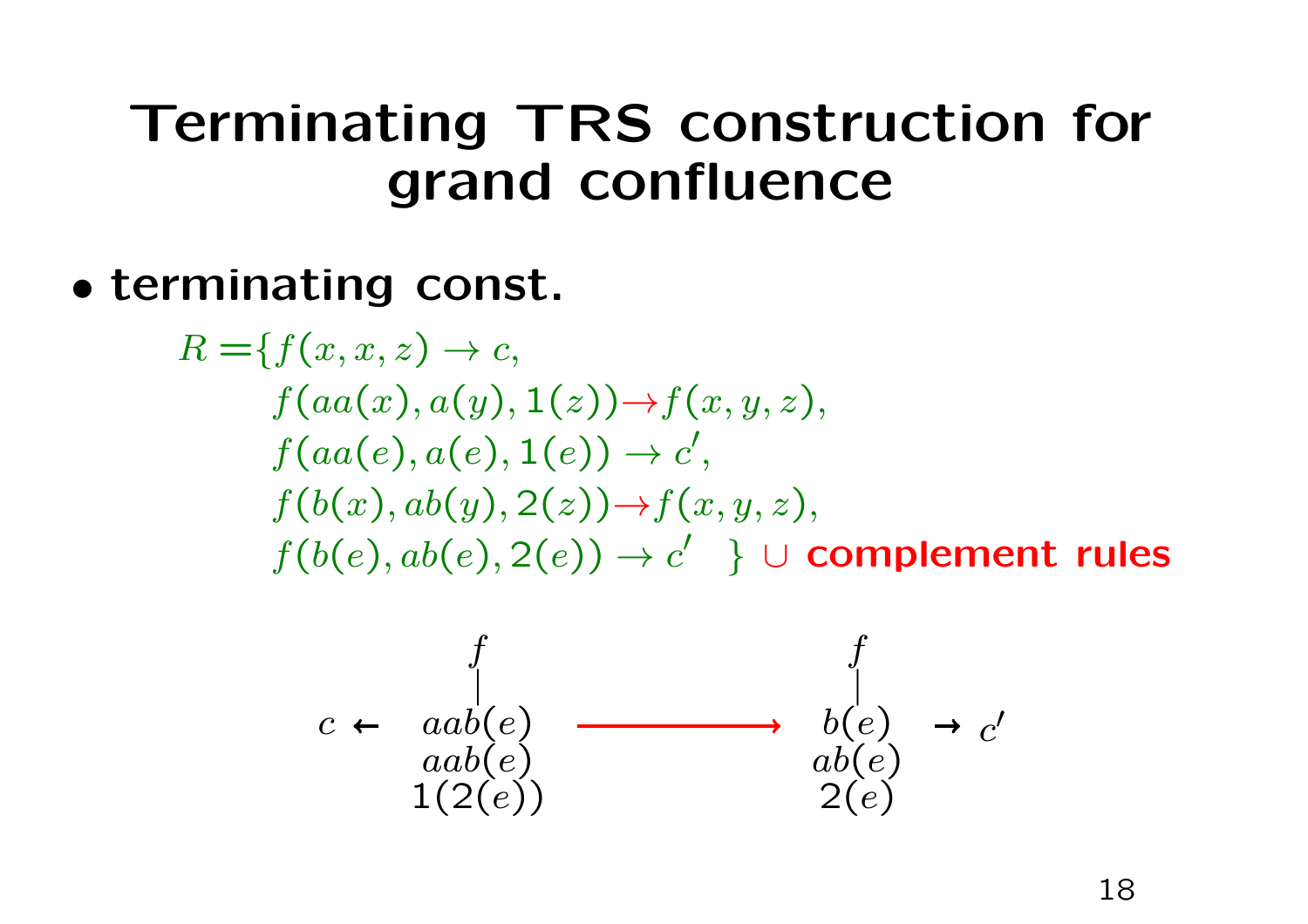## Terminating TRS construction for grand confluence

• terminating const.

$$
R = \{f(x, x, z) \rightarrow c,
$$
  
\n
$$
f(aa(x), a(y), 1(z)) \rightarrow f(x, y, z),
$$
  
\n
$$
f(aa(e), a(e), 1(e)) \rightarrow c',
$$
  
\n
$$
f(b(x), ab(y), 2(z)) \rightarrow f(x, y, z),
$$
  
\n
$$
f(b(e), ab(e), 2(e)) \rightarrow c' \} \cup complement rules
$$

$$
c \leftarrow \begin{array}{c} f \\ \downarrow \\ aa(e) \\ 1(2(e)) \end{array} \longrightarrow \begin{array}{c} f \\ \downarrow \\ a(e) \\ 2(e) \end{array}
$$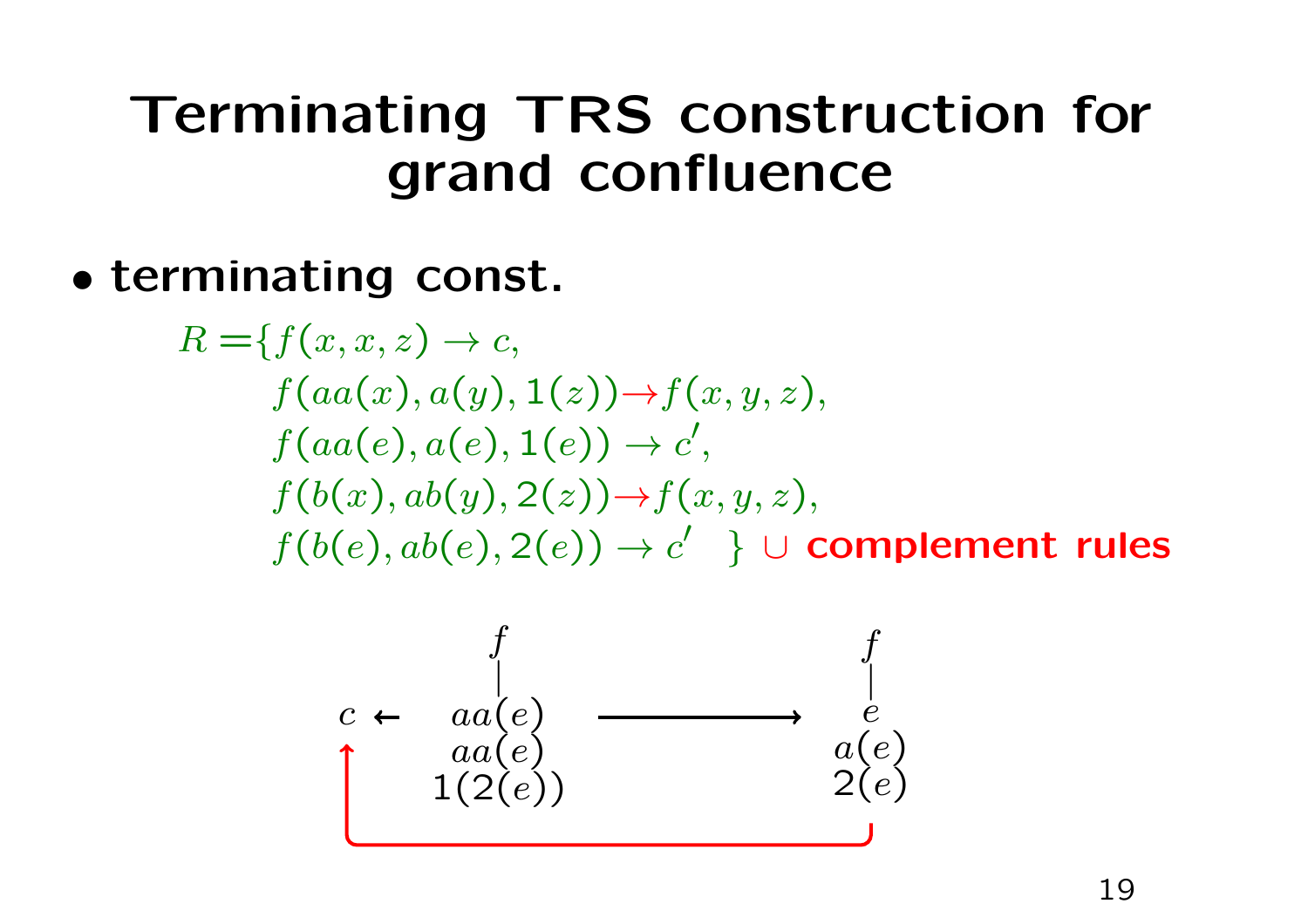## This talk

- Background:
	- - Open problems on confluence for innermost terminating TRSs
- Tackling the open problem in negative direction
	- - <sup>A</sup> simple proof of undecidability of groundconfluence for terminating TRSs
- Sufficient conditions of confluence for innermost terminating TRSs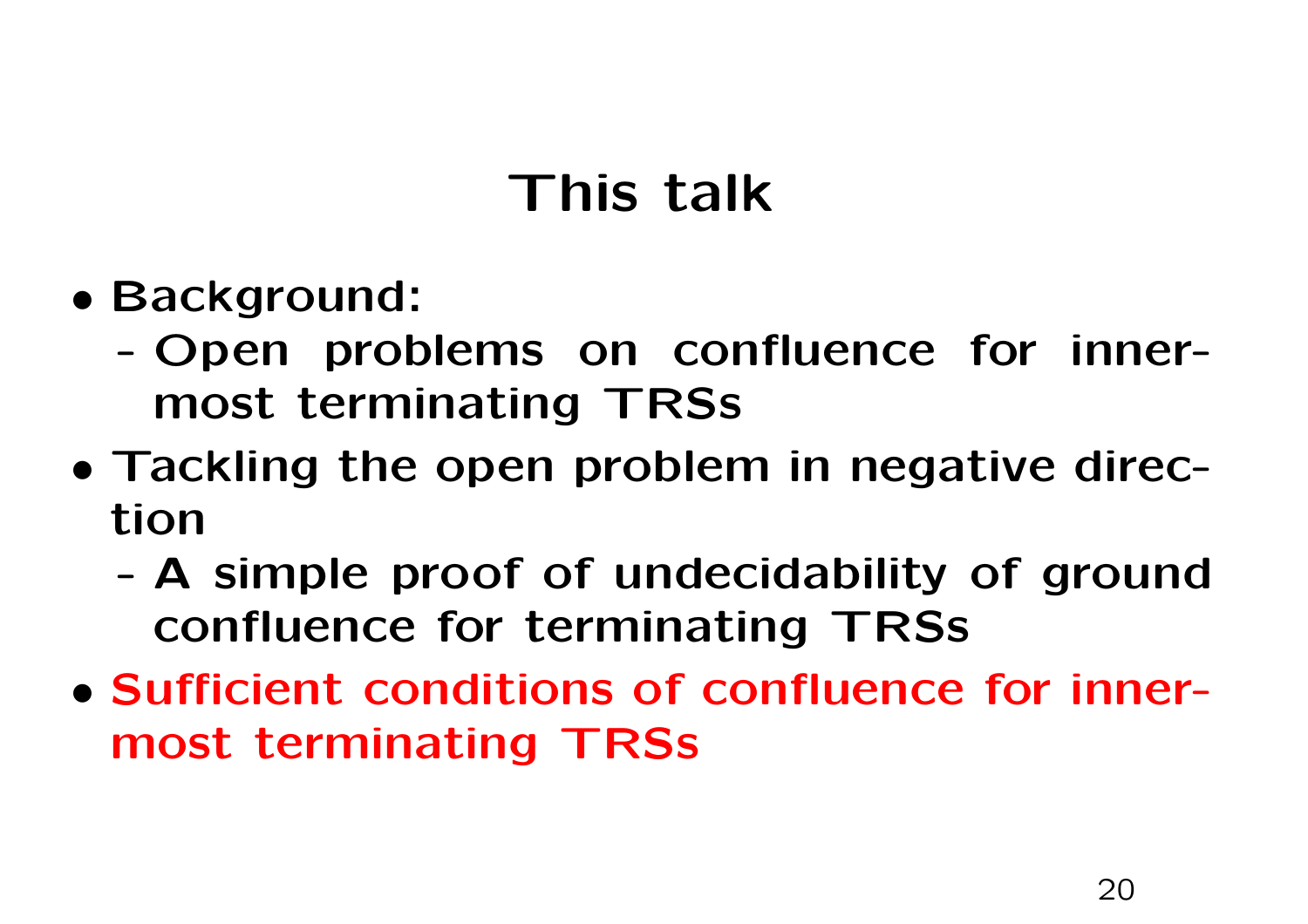### Characterization of confluence [presented at IWC'16]

• Th. For 
$$
SN(\rightarrow)
$$
,  
  $iCP \subseteq \frac{*}{i} \cdot \frac{*}{i}$  iff  $CR(\rightarrow)$ 

where

 $\mathsf{iCP} = \{ (u\sigma,v\sigma) \mid (u,v) \in \mathsf{CP},\; \sigma : \mathsf{normal.\;subst.}\}$ Note that iCP  $\supseteq$  CP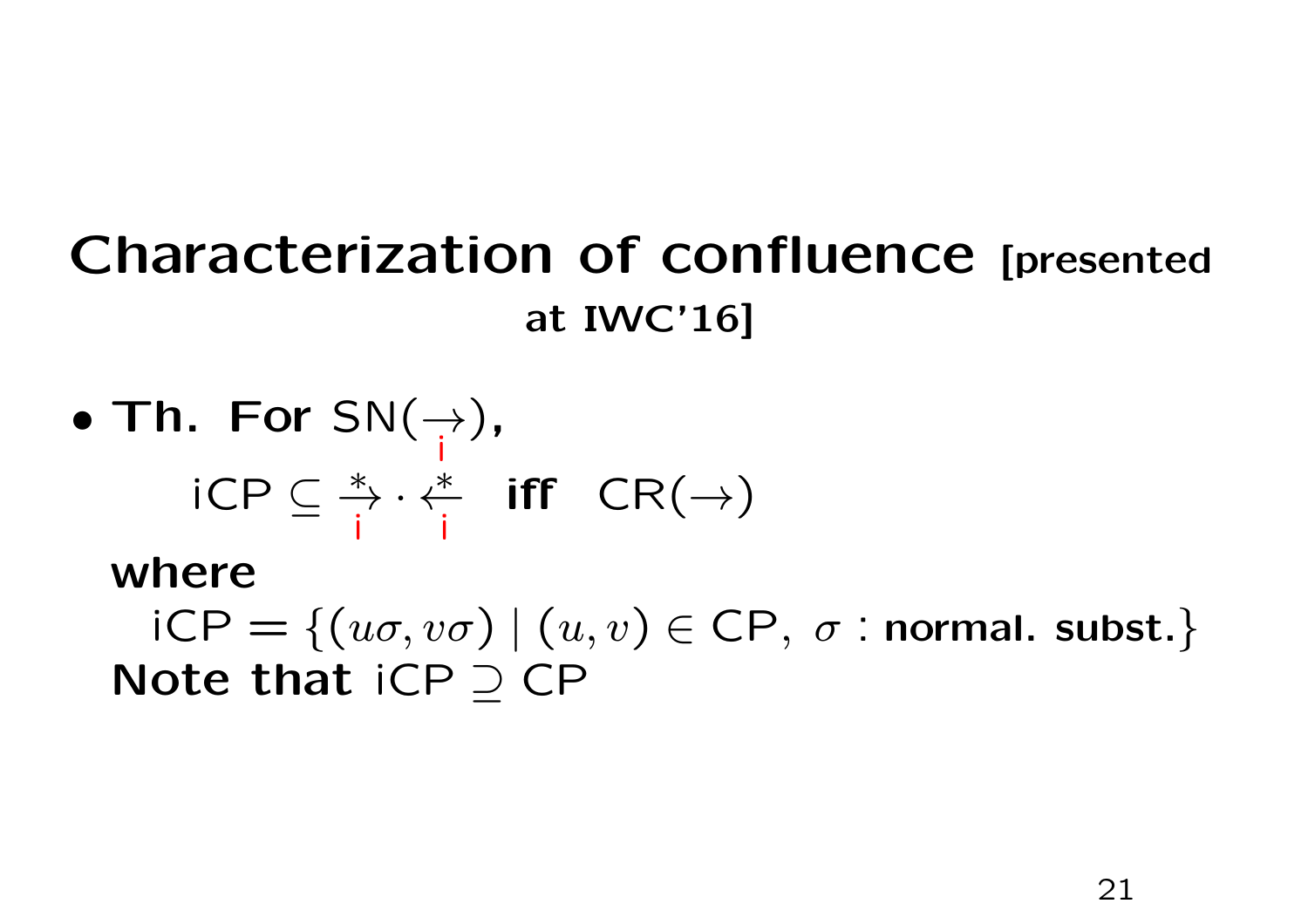- Ground innermost rewrite step s $\rightarrow$  $s\rightarrow t$  and the redex is a ground t git: $\rightarrow t$  and the redex is a ground term i
- $\rightarrow$  rewrite sequences are stable under substitutions
- •• Th. [presented at IWC'16] For  $SN(\rightarrow$ ih.[presented at IWC'16] For SN $(\rightarrow)$ ,<br>CP C  $\stackrel{*}{\to} \cdot \stackrel{*}{\leftarrow} \implies$  CR $(\rightarrow)$ ⊆<sup>→</sup><sup>∗</sup> gi· <sup>←</sup><sup>∗</sup> gi $\implies$  CR( $\rightarrow$ )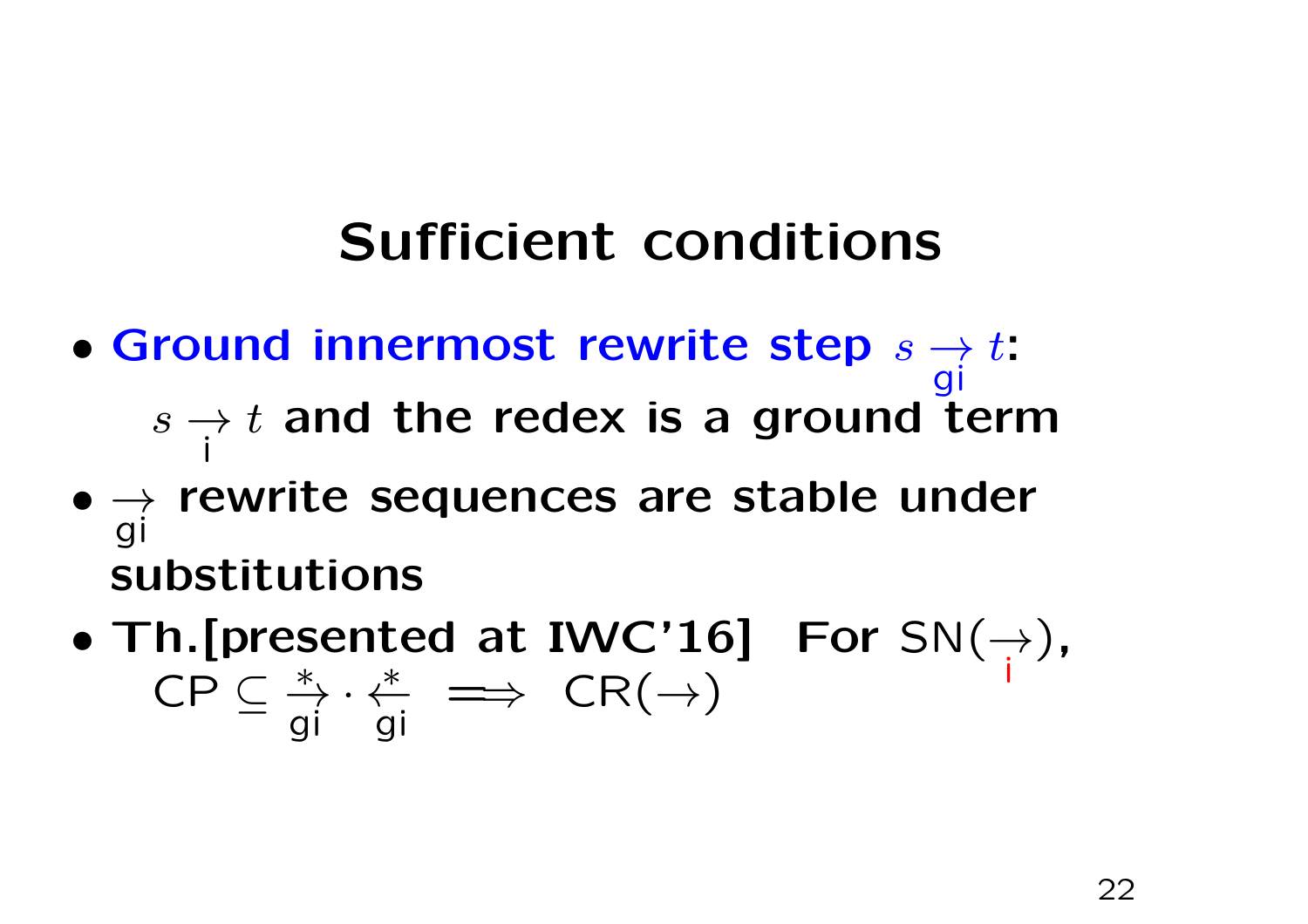- Bidirectional parallel step  $s \leftrightarrow t$ :  $\overline{1}$  $s=s[s_1,\ldots,s_n]$  ,  $t=s[t_1,\ldots,t_n]$ [[ $\, n \,$ ], and $s_i\leftrightarrow t_i$
- • $\bullet$  Th. For SN $(\rightarrow)$ , iCP⊆<sup>→</sup>→⋅ ← ← ← gi· ←→ · <sup>q</sup>  $\stackrel{*}{\longleftarrow}$ gi $\implies$  CR( $\rightarrow$ ) Proven by Lem. in the next slide
- An example:

 $R = \{k(c) \rightarrow d, h(k(x), x) \rightarrow g(x), g(c) \rightarrow h(k(c), c)\}$ <br>=  $(k(d, c), g(c))$  $\mathsf{CP}_{\mathcal{R}} = \{(h(d, c), g(c))\}$ 

$$
h(d, c) \leftarrow_{gi} h(k(c), c) \underbrace{\overbrace{\phantom{a}}^{gi}}_{\neg i} g(c)
$$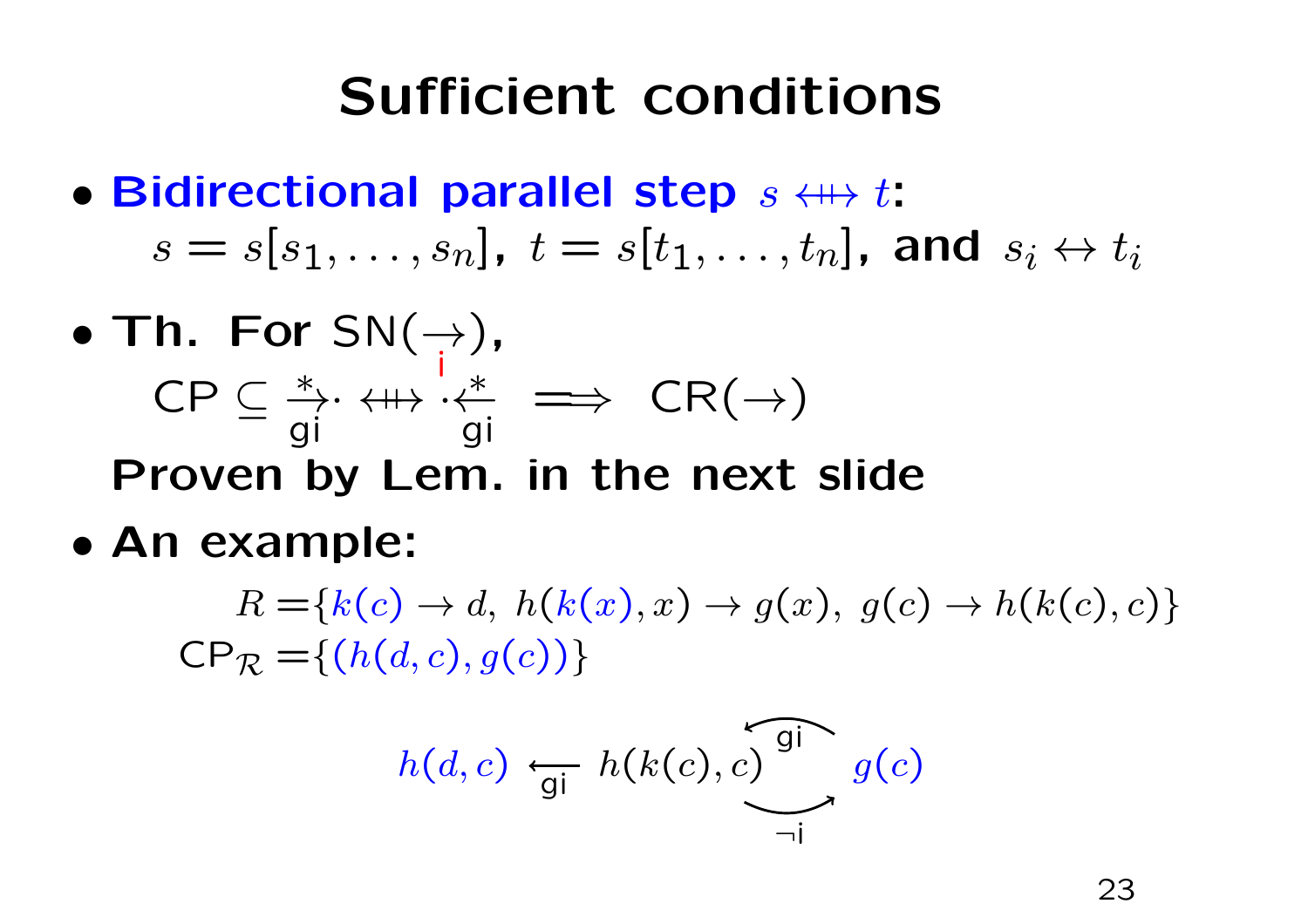#### •• Lem. For  $SN(\rightarrow)$ , iiCP⊆<sup>→</sup><sup>∗</sup> i· ← ← → → ←<br>、 <sup>←</sup><sup>∗</sup> i $\mathsf{iff} \ \ \mathsf{CR}(\rightarrow$ )Proof  $(\stackrel{\cdot}{\Rightarrow})$ : Show that  $s$   $\leftrightarrow$ s $\leftarrow$  $t$  implies s $\stackrel{*}{\to} \cdot \stackrel{*}{\leftarrow} t$ iby Noetherian induction on  $\{s,t\}$  wrt multiset iextension of  $\rightarrow$ ∪ $\triangleright$  ( $\triangleright$ : proper subterm rel.) iCase  $s = f(s_1, \ldots, s_n) \leftrightarrow$  $\mathbf{r}$  and  $\mathbf{r}$  and  $\mathbf{r}$  and  $\mathbf{r}$  and  $\mathbf{r}$  and  $\mathbf{r}$  and  $\mathbf{r}$  and  $\mathbf{r}$  and  $\mathbf{r}$  and  $\mathbf{r}$  and  $\mathbf{r}$  and  $\mathbf{r}$  and  $\mathbf{r}$  and  $\mathbf{r}$  and  $\mathbf{r}$  and  $\mathbf{r}$  and  $\mathbf{r}$  and  $\mapsto^{\varepsilon\lt} f(t_1,\ldots,t_n) = t$  $s \rhd s_i$ ,  $t \rhd t_i$  $_i$  and  $s_i \leftrightarrow t_i$ By IH  $s_i\overset{*}{\to}\cdot\overset{*}{\leftarrow}t_i$  $_i$  for each  $i$ i. . . .  $\cdot \overset{*}{\leftarrow} t_i$ iHence,  $s \overset{\text{\tiny{1}\ast}}{\rightarrow} \cdot \overset{\text{\tiny{1}\ast}}{\leftarrow} \overline{\cdot}$ s<sup>→</sup><sup>∗</sup> i·← <del>∤</del>∗<br>∴ itCase  $s = \ell \sigma \rightarrow r \sigma$  $=\ell\sigma \rightarrow r\sigma = t$ : it is trivial i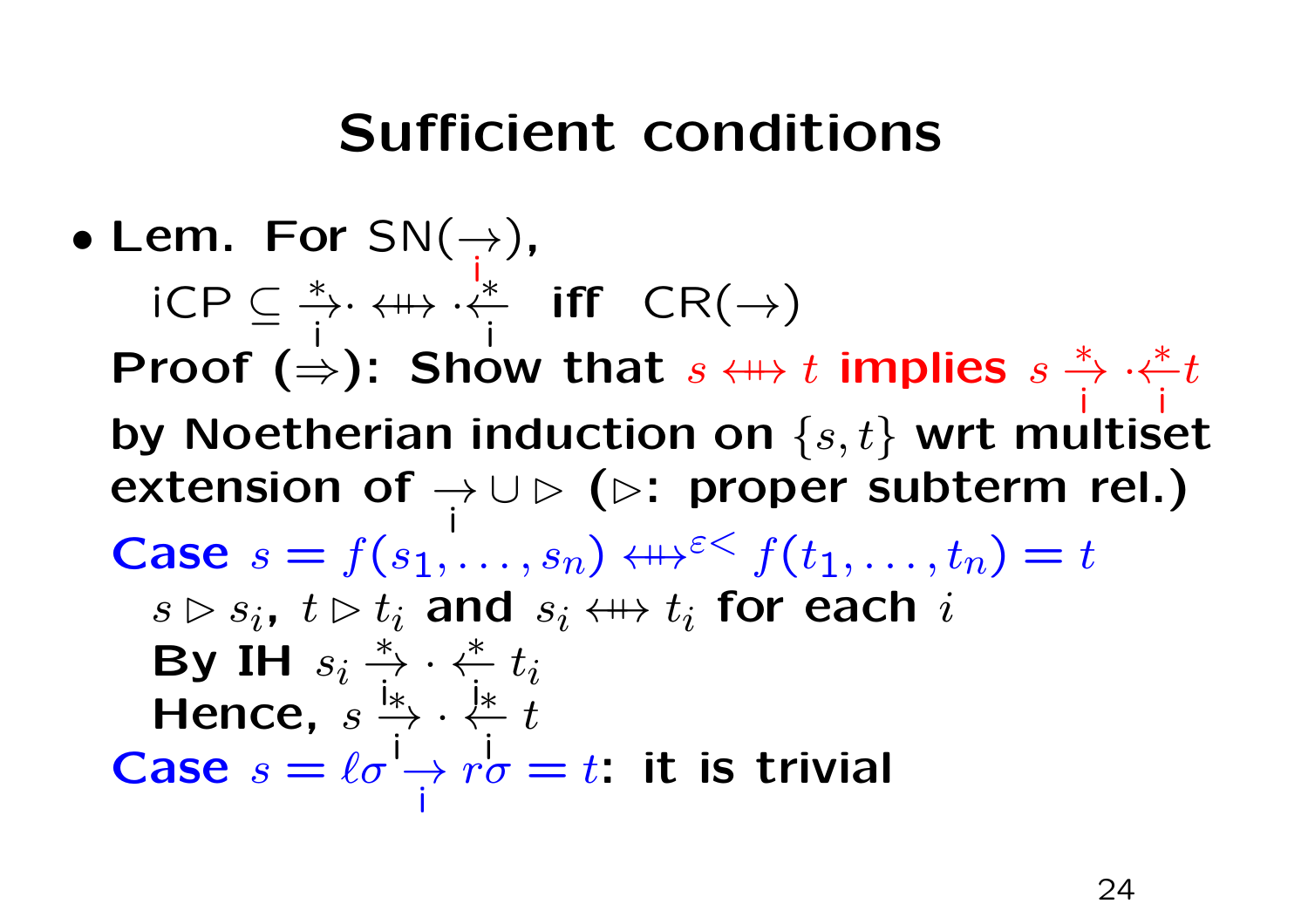#### •• Lem. For  $SN(\rightarrow)$ , i iCP⊆<sup>→</sup><sup>∗</sup> · ←→ · <sup>q</sup> i $\overleftrightarrow{i}$  iff  $CR(\rightarrow)$ i $\mathsf{Proof}\;(\Rightarrow) \colon \operatorname{\mathsf{Show}}\; \operatorname{\mathsf{that}}$  $s \leftrightarrow t$  implies  $s \overset{*}{\to} \cdot \overset{*}{\leftarrow} t$ iby Noetherian induction on  $\{s,t\}$  wrt multiset iextension of  $\rightarrow$ ∪ $\triangleright$  ( $\triangleright$ : proper subterm rel.) iCase  $s=\ell\sigma\rightarrow r\sigma=t$ :  $=\ell\sigma$  $\rightarrow r\sigma$ <br> $\rightarrow$  rorm

- -If  $\sigma$  is not normalized then  $s \stackrel{+}{\rightarrow}$ i $\frac{1}{\sqrt{2}}$   $\ell \sigma'$  $\gamma \rightarrow r\sigma$ ′ $'\overset{*}{\leftarrow}t$ i
- $\bullet$   $\bullet$   $\bullet$   $\bullet$   $\bullet$ -If  $\sigma$  is normalized, then a CP  $(u, v)$  exists s.t.s $\rightarrow u\theta \stackrel{*}{\rightarrow} s$ ii The case follows from IH′ $^\prime$   $\,\,\leftrightarrow\,\,\,\,$  $\, t \,$ ′ $'\overset{*}{\leftarrow}v\theta$ i $\,=\,t$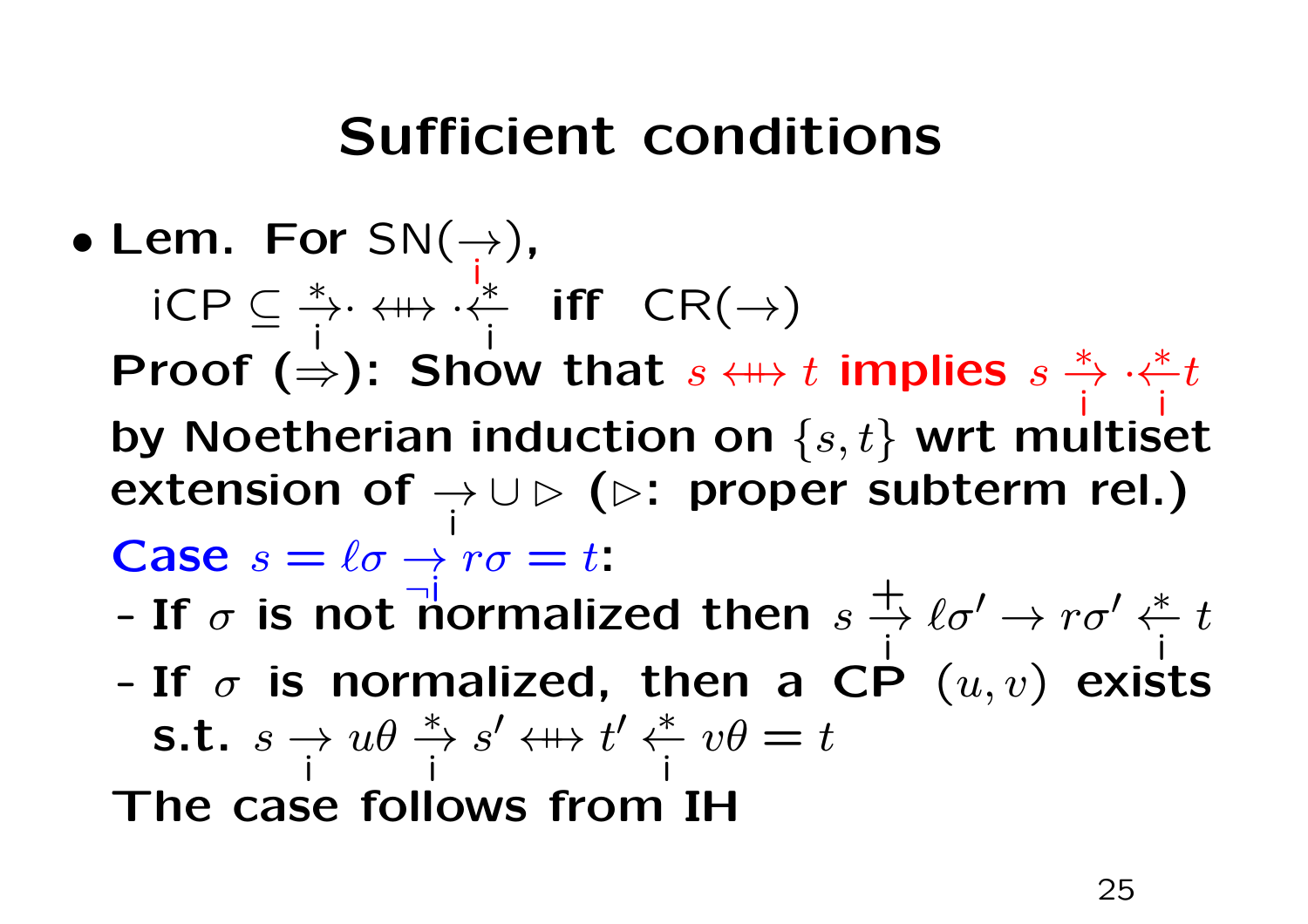### Another condition

- Left-stable rule  $\ell \to r:$   $\ell \sigma \to r \sigma$  for any nor-<br>malized substitution  $\sigma$ . . JH σ i
	- $\rightarrow$ <sub>ls</sub>: Rewrite step by a left-stable rule
- Rewrite sequences of  $\rightarrow$   $_{\mathsf{ls}}$  are, however, not istable under normalized substitution

 $R = \{f(x) \rightarrow g(h(x)), h(a) \rightarrow b\}$   $f(f(x)) \rightarrow_{\mathsf{Is}} f(g(h(x))) \rightarrow_{\mathsf{Is}}$  $\int f$  $(x))$  $\overrightarrow{i}$ ls i $\boldsymbol{f}$  $(g$  $\left($  $\boldsymbol{h}$  $(x))$  $\overrightarrow{i}$ ls  $g$ i $\left($  $\boldsymbol{h}$  $(g$  $\left($  $\boldsymbol{h}$  $f(f(x)) \rightarrow_{\text{ls}} f(g(h(x))) \rightarrow_{\text{ls}} g(h(g(h(x))))$ <br>  $f(f(a)) \rightarrow_{\text{ls}} f(g(h(a))) \rightarrow_{\text{ls}} g(h(g(h(a))))$  $\int f$ ( a))  $\overrightarrow{i}$ ls i $\boldsymbol{f}$  $(g$  $\left($  $\boldsymbol{h}$  $\bigg($  $\bm{a}$ )))  $\rightarrow$  $\overrightarrow{\mathsf{q}}$ ls  $g$  $\left($  $\boldsymbol{h}$  $(g$  $\left($  $\boldsymbol{h}$  $(a))))$ 

• Nevertheless, we have <sup>a</sup> theorem $\mathsf{T} \mathsf{h}.~\mathsf{For}~\mathsf{SN}(\mathbin{\rightarrow}_\mathsf{i}),$ i $\mathsf{CP} \subseteq \overset{*}{\rightarrow}_{\mathsf{IS}} \cdot \overset{*}{\leftarrow}$ i<del>7</del>ls '<br>i <sup>←</sup><sup>∗</sup> i $\frac{1}{i}$  Is  $\implies$  CR( $\rightarrow$ )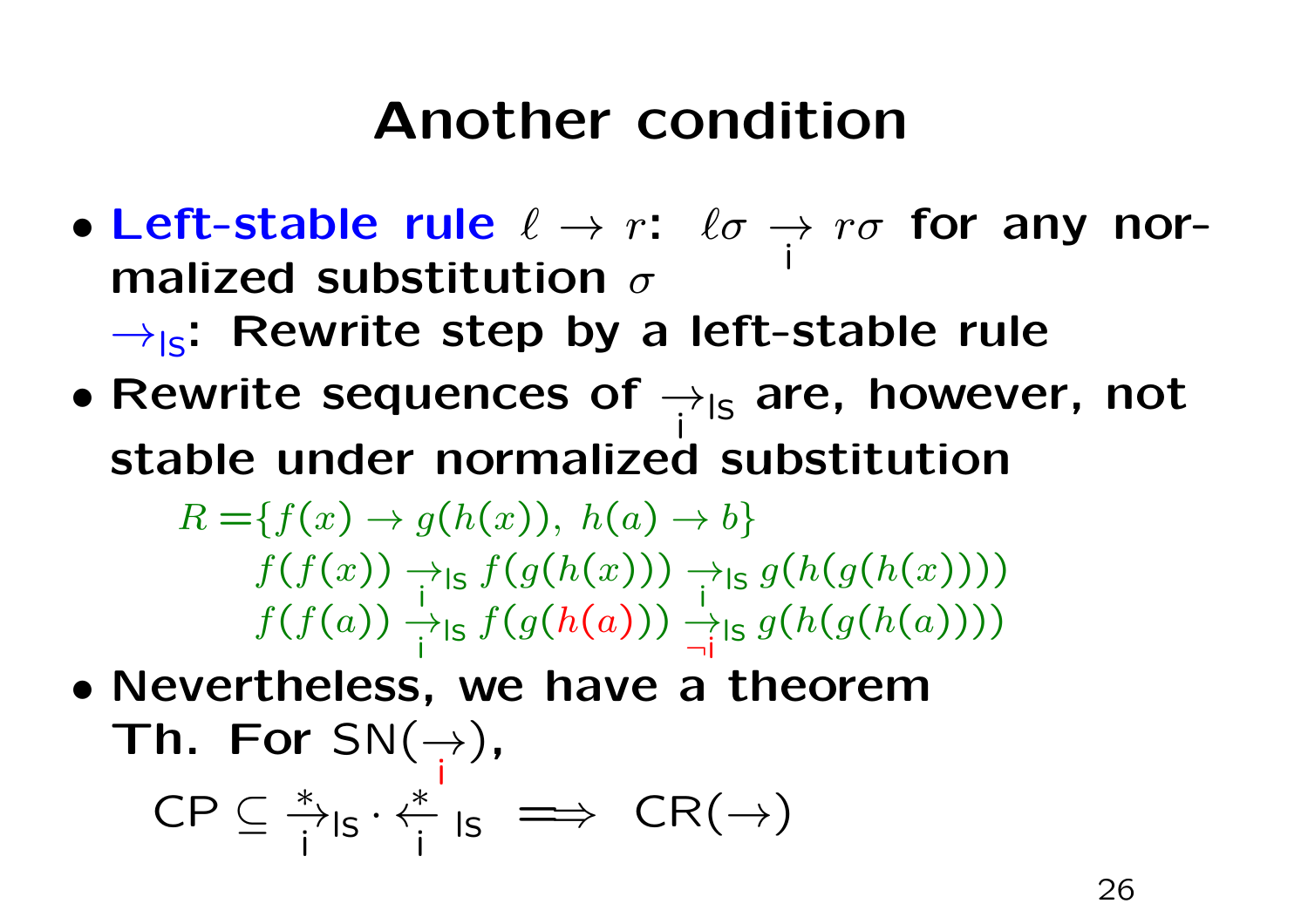#### Another condition

• An example:

 $R = \{c(g(x), g(x)) \to_{\textsf{IS}} e, d(c(x, x)) \to d(c(f(x), f(x))),$   $f(x) \rightarrow_{\textsf{ls}} g(x), f(d(e)) \rightarrow_{\textsf{ls}} g(d(e))$  $\mathsf{CP}_{\mathcal{R}} = \{(d(e), d(c(f(g(x)), f(g(x))))), (g(d(e)), g(d(e))\})$ 



None of ACP, CSI, Saigawa (2016 CoCo versions) could prove this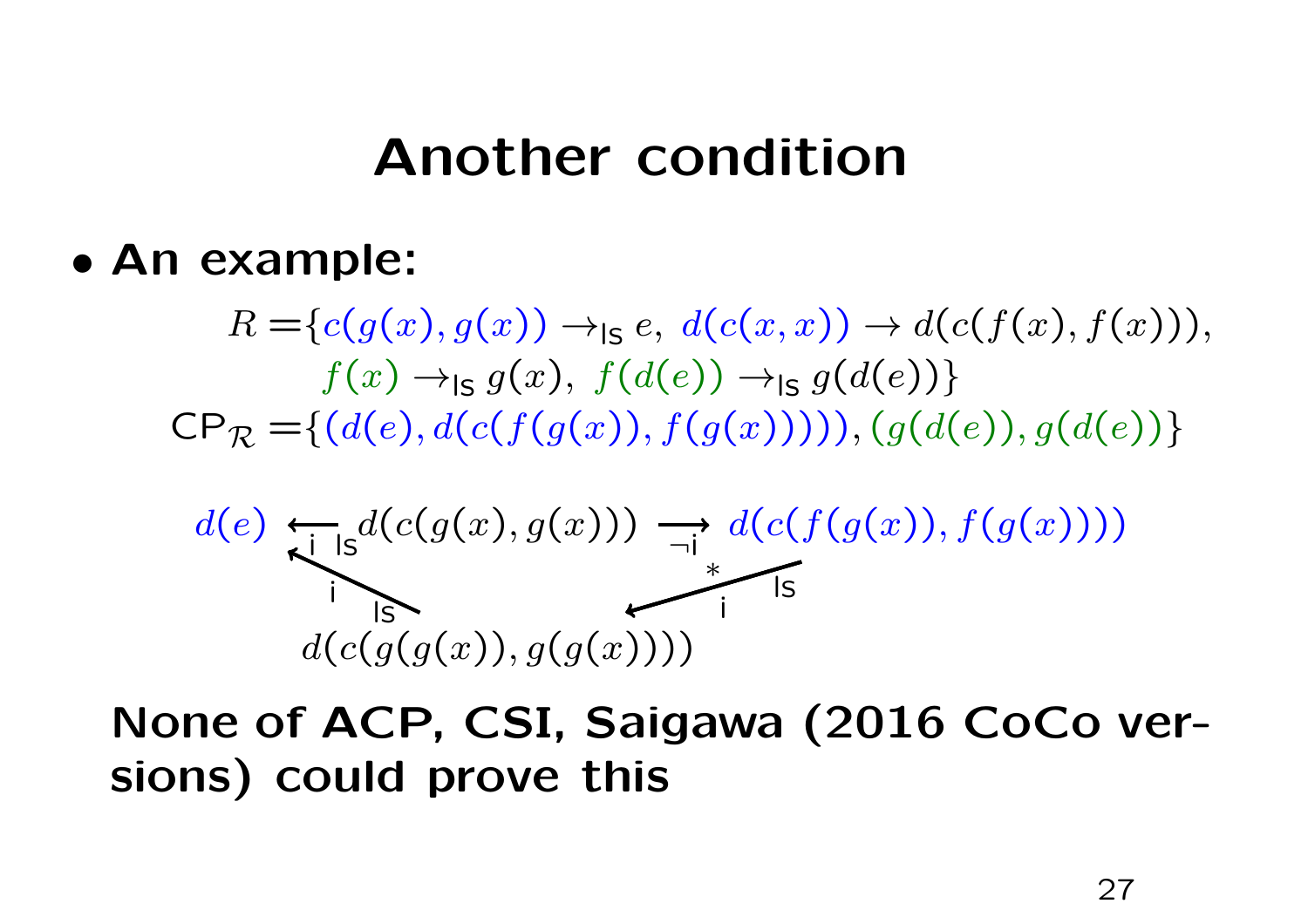## Another condition

- Left-stability is decidable from Lem. below(similar to critical pairs)
- Lem.  $\ell \to r \in \mathcal{R}$  is NOT left-stable iff <br>there exist  $\ell'$  ,  $x' \in \mathcal{D}$  and  $x$  ( $\neq$  c) s there exist  $\ell'$  $'\,\rightarrow\,r$ the contract of the contract of the contract of the contract of the contract of the contract of the contract of  $\mathcal{P}' \in \mathcal{R}$  and  $p$   $(\neq \varepsilon)$  s.t.<br>d for all  $x \in \Delta$  $x\theta$  is normalized for all  $x\in\mathsf{Var}(\ell)$ where  $\theta = \mathsf{mgu}(\ell|_p, \ell')$ ).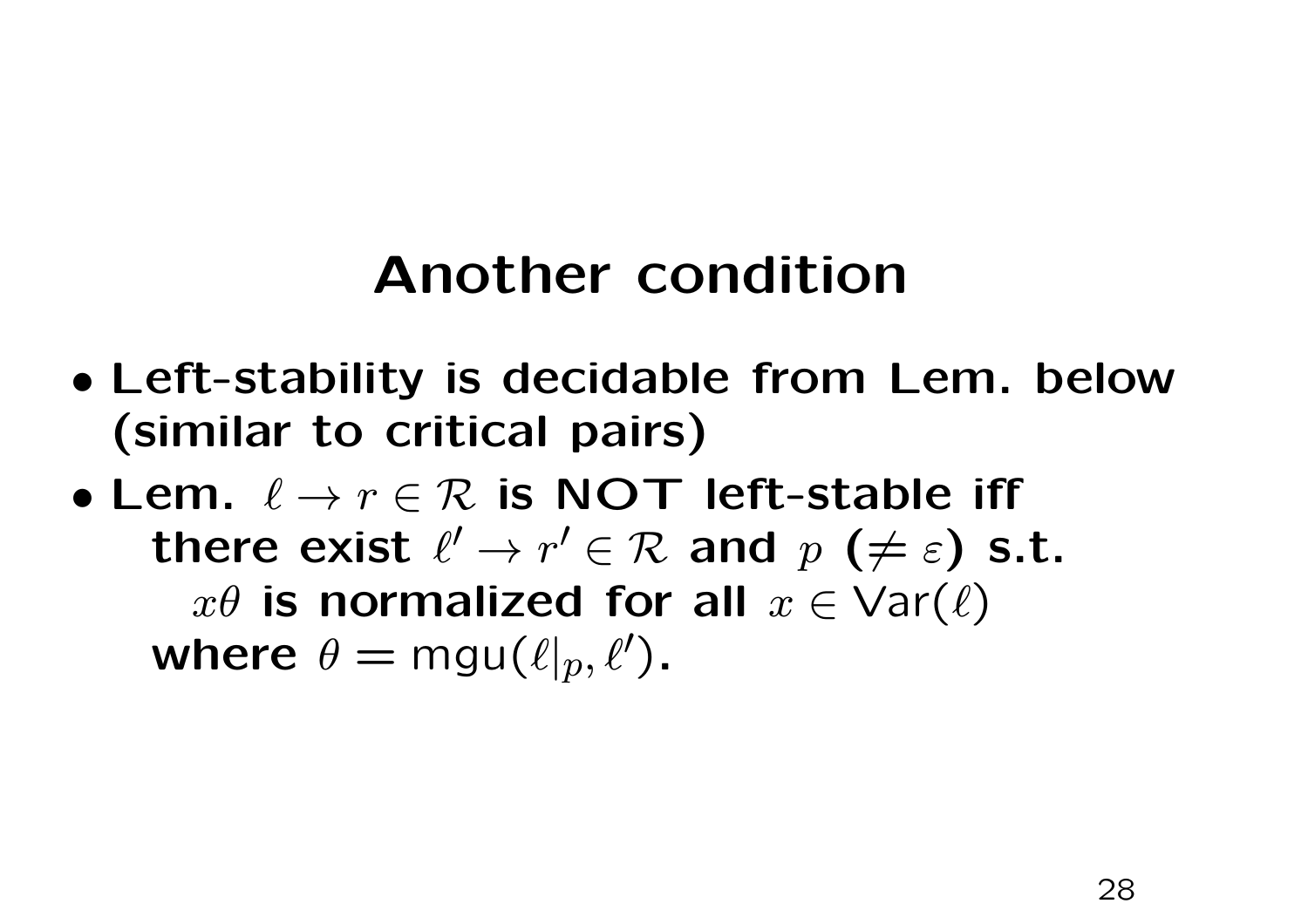## Notions used in proving the theorem

• Priority TRS [Baeten'89]: to provide an inner-<br>meast reduction as astisfying that most reduction  $\Rightarrow$  satisfying that

$$
\begin{array}{l}\n\mathbf{-} \Rightarrow \subseteq \rightarrow, \\
\mathbf{-} N F_{\Rightarrow} = N F_{\rightarrow}, \text{ and} \\
\mathbf{-} CR \Rightarrow \\
\mathbf{+} \Rightarrow \mathbf{-} CR \Rightarrow \\
\mathbf{-} CR \Rightarrow \\
\mathbf{-} CR \Rightarrow \\
\mathbf{-} CR \Rightarrow \\
\mathbf{-} CR \Rightarrow \\
\mathbf{-} CR \Rightarrow \\
\mathbf{-} CR \Rightarrow \\
\mathbf{-} CR \Rightarrow \\
\mathbf{-} CR \Rightarrow \\
\mathbf{-} CR \Rightarrow \\
\mathbf{-} CR \Rightarrow \\
\mathbf{-} CR \Rightarrow \\
\mathbf{-} CR \Rightarrow \\
\mathbf{-} CR \Rightarrow \\
\mathbf{-} CR \Rightarrow \\
\mathbf{-} CR \Rightarrow \\
\mathbf{-} CR \Rightarrow \\
\mathbf{-} CR \Rightarrow \\
\mathbf{-} CR \Rightarrow \\
\mathbf{-} CR \Rightarrow \\
\mathbf{-} CR \Rightarrow \\
\mathbf{-} CR \Rightarrow \\
\mathbf{-} CR \Rightarrow \\
\mathbf{-} CR \Rightarrow \\
\mathbf{-} CR \Rightarrow \\
\mathbf{-} CR \Rightarrow \\
\mathbf{-} CR \Rightarrow \\
\mathbf{-} CR \Rightarrow \\
\mathbf{-} CR \Rightarrow \\
\mathbf{-} CR \Rightarrow \\
\mathbf{-} CR \Rightarrow \\
\mathbf{-} CR \Rightarrow \\
\mathbf{-} CR \Rightarrow \\
\mathbf{-} CR \Rightarrow \\
\mathbf{-} CR \Rightarrow \\
\mathbf{-} CR \Rightarrow \\
\mathbf{-} CR \Rightarrow \\
\mathbf{-} CR \Rightarrow \\
\mathbf{-} CR \Rightarrow \\
\mathbf{-} CR \Rightarrow \\
\mathbf{-} CR \Rightarrow \\
\mathbf{-} CR \Rightarrow \\
\mathbf{-} CR \Rightarrow \\
\mathbf{-} CR \Rightarrow \\
\mathbf{-} CR \Rightarrow \\
\mathbf{-} CR \Rightarrow \\
\mathbf{-} CR \Rightarrow \\
\mathbf{-} CR \Rightarrow \\
\mathbf{-} CR \Rightarrow \\
\mathbf{-} CR \Rightarrow \\
\mathbf{-} CR \Rightarrow \\
\mathbf{-} CR \Rightarrow \\
\mathbf{-} CR \Rightarrow \\
\mathbf{-} CR \Rightarrow \\
\mathbf{-} CR \Rightarrow \\
\mathbf{-} CR \Rightarrow \\
\mathbf{-} CR \Rightarrow \\
\mathbf{-} CR \Rightarrow \\
\mathbf{-} CR \Rightarrow \\
\mathbf{-} CR \Rightarrow \\
\mathbf{-} CR \Rightarrow \\
\mathbf{-} CR \Rightarrow \\
\mathbf{-} CR \Rightarrow \\
\mathbf{-} CR \Rightarrow \\
\mathbf{-} CR \Rightarrow \\
\mathbf{-} CR \Rightarrow \\
\mathbf{-} CR \Rightarrow \\
\mathbf{-} CR \Rightarrow \\
\mathbf{-} CR \Rightarrow \\
\mathbf{-} CR \Rightarrow \\
\mathbf{-} CR \Rightarrow \\
\mathbf{-} CR \Rightarrow \\
\mathbf{-} CR \Rightarrow \\
\mathbf{-} CR \Rightarrow \\
\mathbf{-} CR \Rightarrow \\
\mathbf{-} CR \Rightarrow \\
\mathbf{-} CR \Rightarrow \\
\mathbf{-}
$$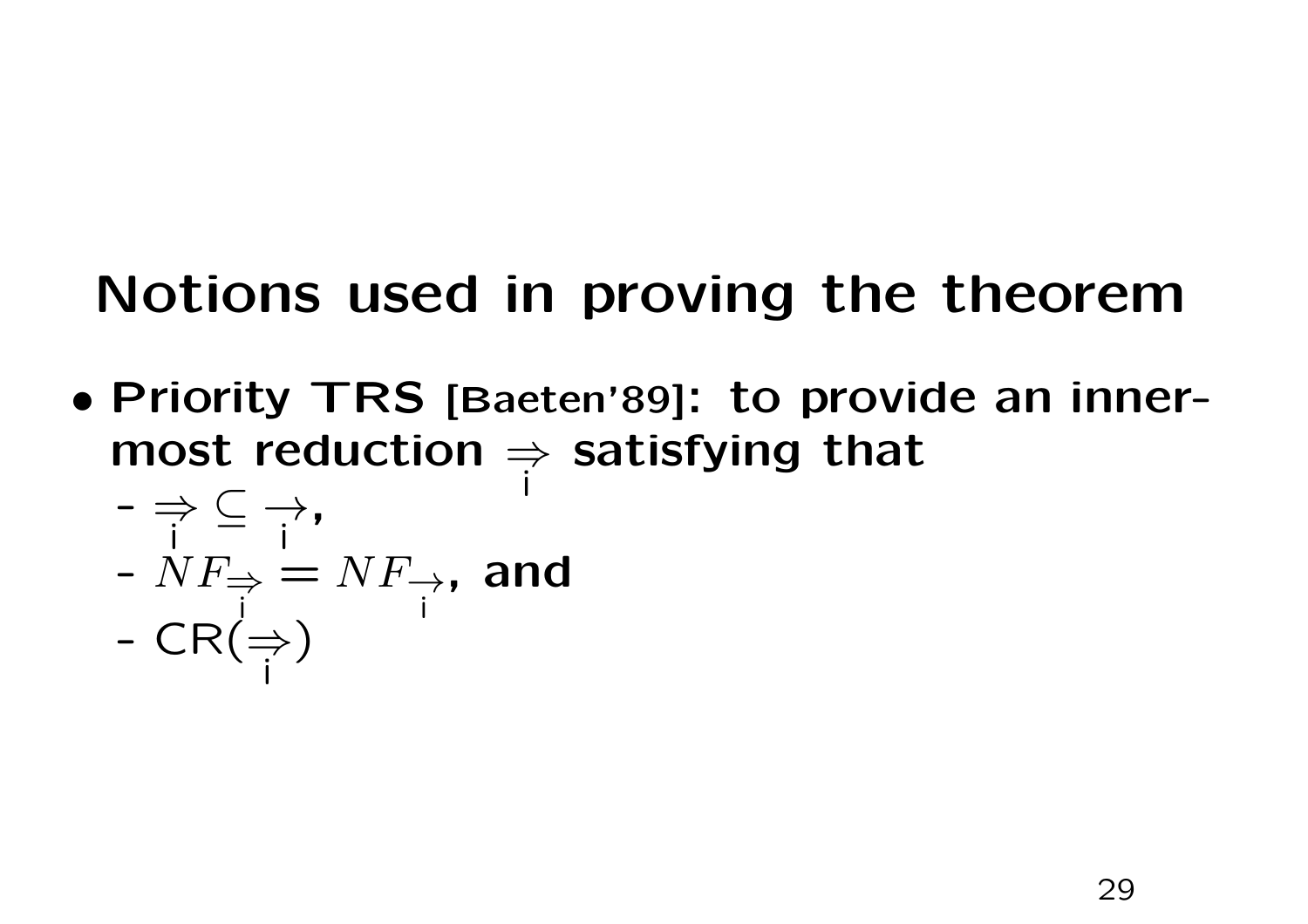## Notions used in proving the theorem

- Basic reduction: <sup>a</sup> rewrite version of basicnarrowing [Hullot'80]
	- - <sup>A</sup> rewrite sequence is basic if redexes substituted under variable are locked so that never reduced

$$
R = \{f(x) \to g(h(x), x), h(a) \to b, a \to c\}
$$

 $R = \{f(x) \to g(h(x), x), h(a) \to b, a \to a \}$ <br> $f(a) \to g(h(a), a) \to g(b, a)$  is basic, but  $\sim$   $\sim$   $\sim$  $\sqrt{1}$  $f(a)\rightarrow g(h(a), a)\rightarrow g(h(c), a)$  is NOT basic

• Notation that presents inhibited positions  $\int$ ( $\,a$ ) $\emptyset$  $\vee$   $\rightarrow$ b $\,g$ ( $\boldsymbol{h}$ ( $\bm{a}$  $), a$ ) $\{ {\bf 11}, {\bf 2}$ } →b $\,g$  $\big(b,$  $\bm{a}$ ) $\{$ 2}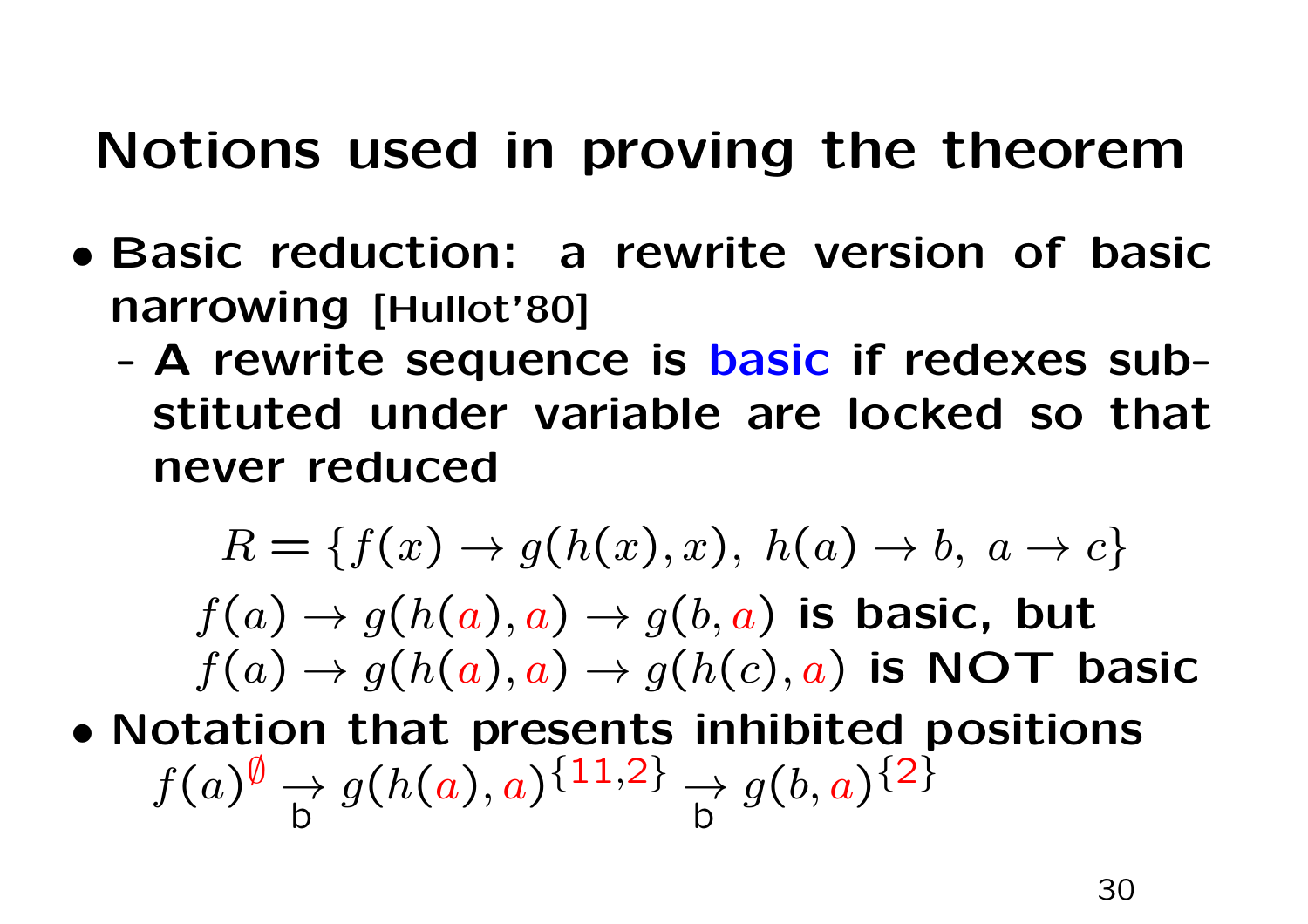#### Properties of basic reduction

#### • Innermost sequence is basic, i.e. s $1\, \rightarrow \, s$ i $2\overrightarrow{i}\cdots\overrightarrow{i} s$ i $_n$  ( $\twoheadrightarrow$ s $s_{n+1})$  implies s1 $\emptyset$  $\stackrel{\vee}{\longrightarrow}$ bfor some  $B_2, \ldots, B_n, (B_{n+1})$ s2 $\, B \,$ 2 $\overrightarrow{2}$ b $\begin{array}{ccc} \rightarrow \cdots \rightarrow s\ \texttt{b} & \texttt{b} \end{array}$  $\, n \,$  $\, B \,$  $\, n \,$  $n \, \big($ <sup>→</sup><sup>∗</sup> bs $s_{n+1}$  $\, B \,$  $n\!+\!1$  ) $_n, (B$  $_{n+1})$

• Basic sequence is stable under substitution; s1 $\, B \,$ 1 $\begin{array}{c} \downarrow \\ \downarrow \\ \downarrow \end{array}$ b $(s_1\theta)^\tau$ s2 $\, B \,$ 2 $\rightarrow$ b $\begin{array}{ccc}\n\rightarrow & \cdots & \rightarrow & S \\
\downarrow & & \downarrow & \rightarrow & \end{array}$  $\, n \,$  $\, B \,$  $\ ^n$  implies s $_1\theta$ ) $\, B \,$ 1 $\begin{array}{c} \downarrow \\ \downarrow \end{array}$ b(s $2\theta$ ) $\, B \,$ 2 $\overrightarrow{2}$ b $\overrightarrow{b}$   $\cdots$   $\overrightarrow{b}$  ( s $n\theta$ ) $\, B \,$  $\, n \,$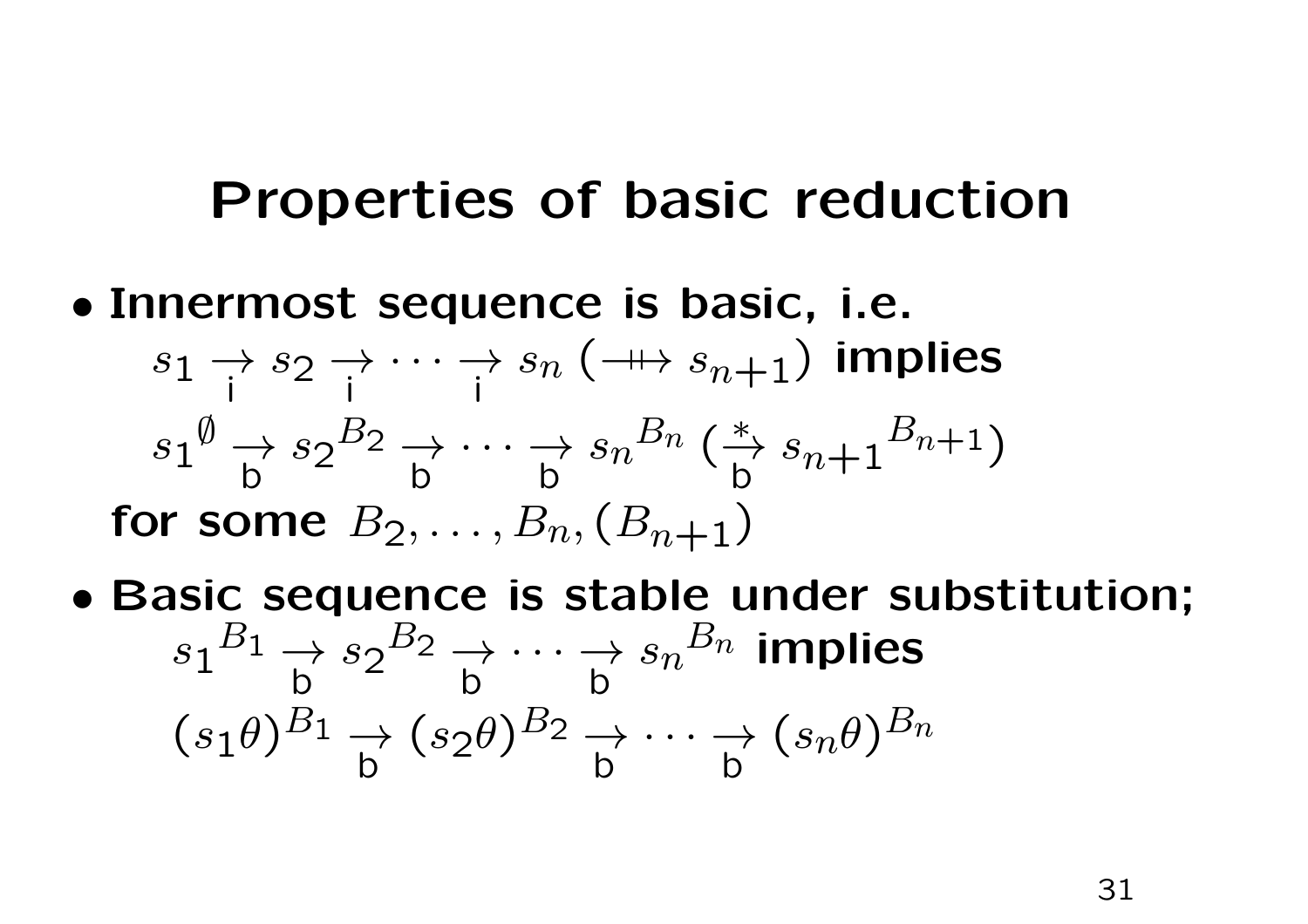## Lemmas for proving the theorem

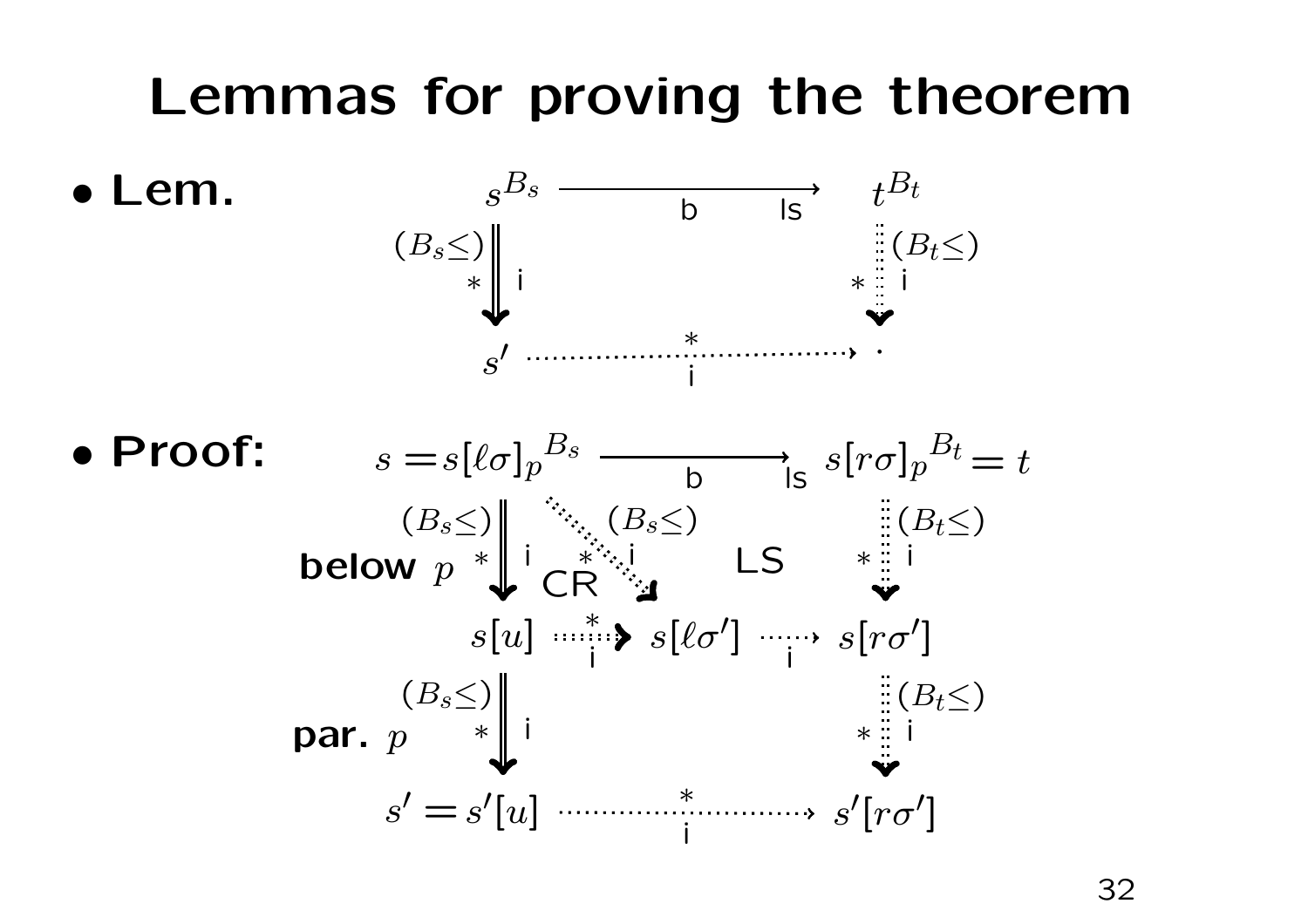#### Lemmas for proving the theorem



• Proof.

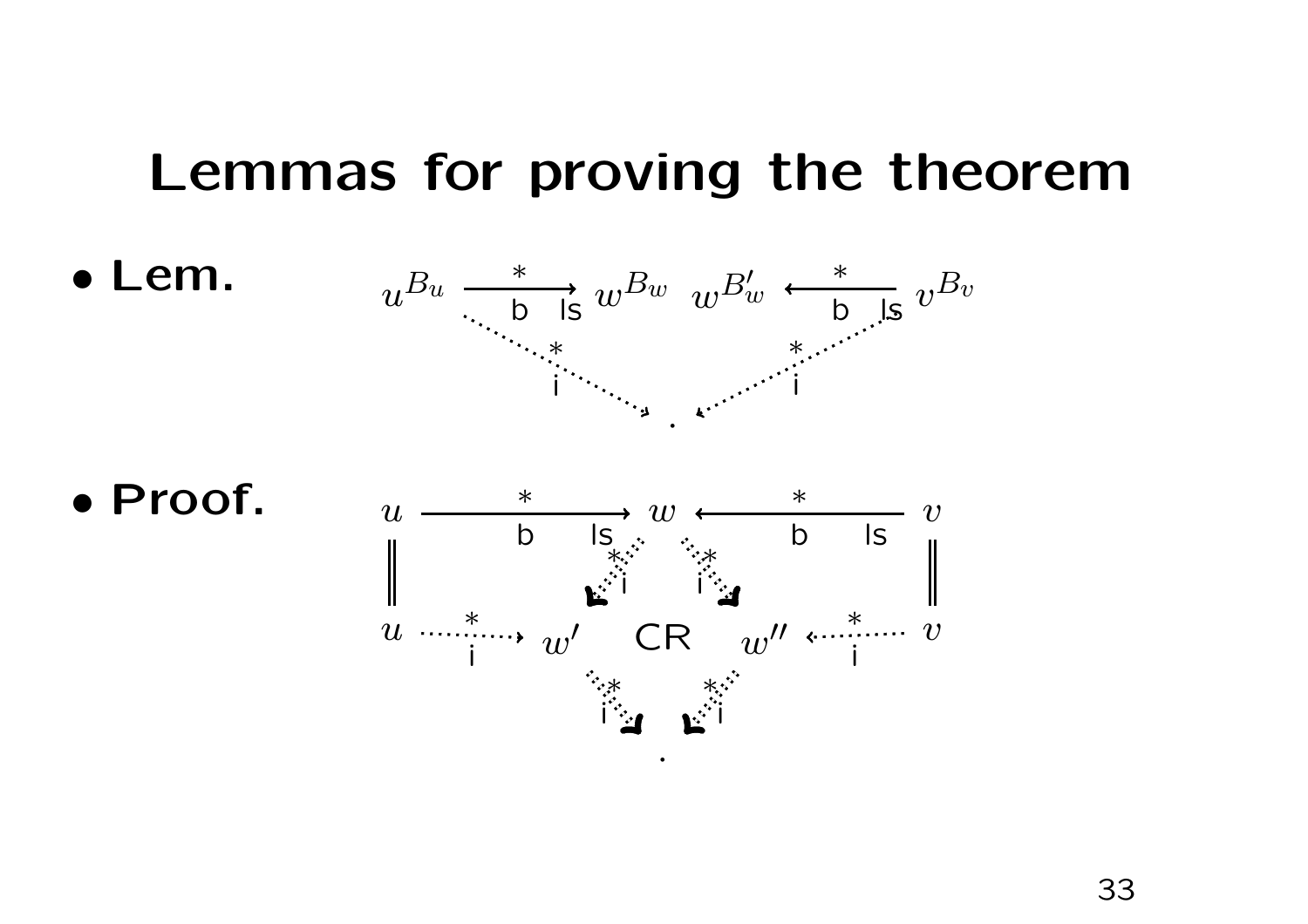#### Theorem and corollaries

• Th. For 
$$
SN(\rightarrow)
$$
,  
CP  $\subseteq \frac{*}{b} \mid s \cdot \frac{*}{b} \mid s \implies CR(\rightarrow)$ 

• Col. For 
$$
SN(\rightarrow)
$$
,  
CP  $\subseteq \frac{*}{i}I_S \cdot \frac{*}{i}I_S \implies CR(\rightarrow)$ 

• Col. For 
$$
SN(\rightarrow)
$$
,  
CP  $\subseteq \frac{*}{i}I_{|S} \cdot \langle I \rangle_{|S} \cdot \langle I \rangle_{|S} \implies CR(\rightarrow)$